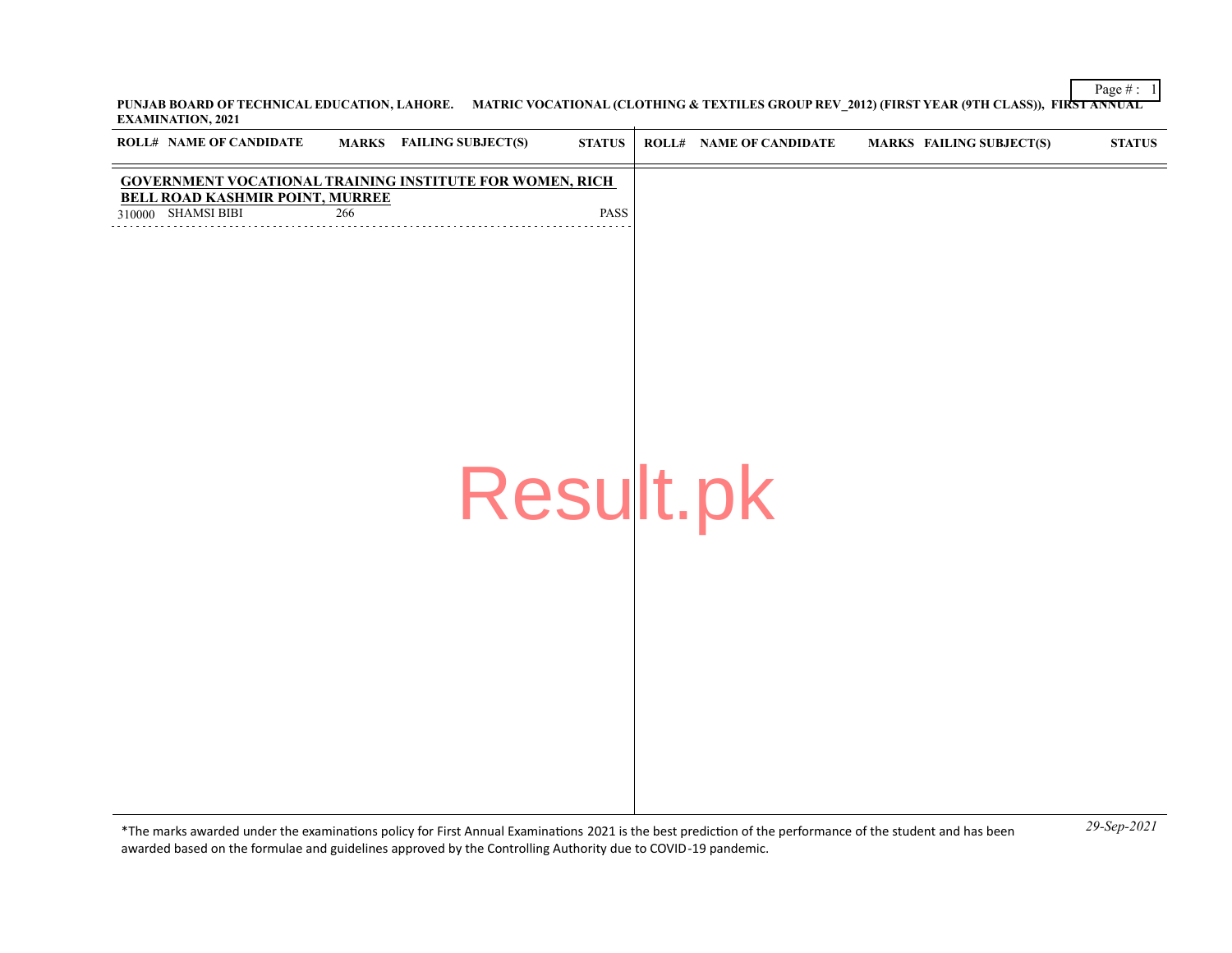**PUNJAB BOARD OF TECHNICAL EDUCATION, LAHORE. MATRIC VOCATIONAL (CLOTHING & TEXTILES GROUP) (2016) (FIRST YEAR (9TH CLASS)), FIRST ANNUAL EXAMINATION, 2021**

| <b>ROLL# NAME OF CANDIDATE</b> |     | <b>MARKS</b> FAILING SUBJECT(S)                              | <b>STATUS</b>            |             | <b>ROLL# NAME OF CANDIDATE</b>                                                                         |     | <b>MARKS FAILING SUBJECT(S)</b>  | <b>STATUS</b>                       |
|--------------------------------|-----|--------------------------------------------------------------|--------------------------|-------------|--------------------------------------------------------------------------------------------------------|-----|----------------------------------|-------------------------------------|
|                                |     | GOVERNMENT VOCATIONAL TRAINING INSTITUTE FOR WOMEN,,         |                          |             | 310022 KHADIJA AKBAR                                                                                   |     | <b>GMATH-I</b>                   | FAIL                                |
| <b>AHMADPUR EAST</b>           |     |                                                              |                          |             | 310023 IQRA HANEEF                                                                                     | 358 |                                  | <b>PASS</b><br>$\alpha$ is a single |
| 310001 AQSA ISHAQ              | 261 |                                                              | <b>PASS</b>              |             | 310024 SAYEDA AYESHA                                                                                   |     | GMATH-I                          | <b>FAIL</b>                         |
| 310002 KOVITA BIBI             |     | $D&SEW-I(TH, PR, SE)$<br>EPD&DES(TH, PR, SE)                 | FAIL                     |             | <b>SHAMSHAD</b><br>310025 AQSA MAQSOOD                                                                 |     | <b>GMATH-I</b>                   | <b>FAIL</b>                         |
|                                |     | HEMB(TH, PR, SE) GMATH-I                                     |                          |             | 310026 NAVEED FATIMA                                                                                   | 308 |                                  | .<br><b>PASS</b>                    |
| 310003 SHENEELA ZULFQAR        |     | GMATH-I                                                      | <b>FAIL</b>              |             |                                                                                                        |     |                                  |                                     |
| 310004 SEHRISH SAEED           |     | $D&SEW-I(TH, PR, SE)$<br>EPD&DES(TH, PR, SE)                 | <b>FAIL</b>              |             | <b>GOVERNMENT VOCATIONAL TRAINING INSTITUTE FOR WOMEN,</b><br><b>BAGHDAD ROAD NEAR GPO, BAHAWALPUR</b> |     |                                  |                                     |
|                                |     | HEMB(TH, PR, SE) GMATH-I                                     |                          |             | 310027 MEHWISH LIAQAT                                                                                  | 269 |                                  | <b>PASS</b><br>.                    |
| 310005 HAFIZA LAIBA            | 254 |                                                              | <b>PASS</b>              |             | 310028 SAHIBA LIAQAT                                                                                   |     | <b>GMATH-I</b>                   | <b>FAIL</b>                         |
| 310006 SAJIDA PERVEEN<br>.     |     | <b>GMATH-I</b>                                               | <b>FAIL</b>              |             | 310029 RABIA SALEEM                                                                                    |     |                                  | <b>PASS</b>                         |
| 310007 AYESHA KHALID           |     | $D&SEW-I(TH, PR, SE)$                                        | FAIL                     |             | 310030 MEHAK FATIMA                                                                                    |     | <b>GMATH-I</b>                   | FAIL                                |
|                                |     | EPD&DES(TH, PR, SE)<br>HEMB(TH, PR, SE) GMATH-I              |                          |             | 310031 YUSARA MUNAWAR                                                                                  |     | <b>GMATH-I</b>                   | FAIL<br><u>.</u>                    |
| 310008 FAIBA SHAHID ABBASI     |     | GMATH-I                                                      | <b>FAIL</b>              |             | 310032 NOSHEEN HANEEF                                                                                  |     | <b>GMATH-I</b>                   | <b>FAIL</b>                         |
|                                |     | GOVERNMENT VOCATIONAL TRAINING INSTITUTE FOR WOMEN,          |                          |             | 310033 HINA SHAHEEN                                                                                    |     | <b>GMATH-I</b>                   | <b>FAIL</b>                         |
|                                |     | <b>CHISHTIA ROAD NEAR NOOR MAHAL CINEMA, BA HAV ALVA SAL</b> |                          | 31,334<br>. | NEWSPAPERS GMATH-I                                                                                     |     |                                  | <b>FAIL</b>                         |
| 310009 JAVERIA IOBAL           | 268 |                                                              | AS!                      |             | 31 0035 QS E B                                                                                         | 276 | 276                              | <b>PASS</b>                         |
| 310010 SYEDA KAINAT NAQVI      |     |                                                              |                          |             | $310036$ OOBA NOOR                                                                                     |     | <u>JOBA NOOR</u> 275<br>ASS PASS |                                     |
| 310011 UME KALSOOM             |     | )M 331<br>AZANFAR GMATH-I                                    | <b>PASS</b>              |             | 310037 MARYAM BIBI                                                                                     |     | GMATH-I                          | FAII.                               |
| 310012 NATASHA GHAZANFAR       |     |                                                              | <b>FAIL</b>              |             | 310038 NIMRA KHAN                                                                                      | 332 |                                  | <b>PASS</b>                         |
| 310013 ASIA BIBI               | 389 |                                                              | <b>PASS</b>              |             | 310039 KHADIJA JAVEED                                                                                  |     | <b>GMATH-I</b>                   | <b>FAIL</b>                         |
| 310014 ASIA BIBI               | 314 |                                                              | <b>PASS</b>              |             | 310040 ALISHBA WAHEED                                                                                  |     | <b>GMATH-I</b>                   | <b>FAIL</b>                         |
| 310015 AYESHA IBRAHIM          | 298 |                                                              | <b>PASS</b>              |             | $310041 \quad AYESHA KHALID$                                                                           |     | <b>GMATH-I</b>                   | <b>FAIL</b><br>.                    |
| 310016 FIZA RIAZ SHAH          |     | <b>GMATH-I</b>                                               | FAIL                     |             | 310042 IQRA IRSHAD                                                                                     |     | <b>GMATH-I</b>                   | FAIL                                |
| 310017 GULAM FATIMA            | 308 |                                                              | <b>PASS</b><br>2.2.2.2.2 |             | GOVERNMENT VOCATIONAL TRAINING INSTITUTE FOR WOMEN,                                                    |     |                                  |                                     |
| 310018 JAWERIA NIAZI           | 306 |                                                              | <b>PASS</b>              |             | <b>GULSHAN COLONY, TAKBEER TOWN, STREET NO.6, NEAR DR. BUSHRA</b>                                      |     |                                  |                                     |
| 310019 AYESHA HANIF            | 290 |                                                              | <b>PASS</b>              |             | <b>RIAZ CLINIC, BHALWAL</b><br>310043 MEHREEN AHSAN                                                    |     | <b>GMATH-I</b>                   | <b>FAIL</b>                         |
| 310020 AQSA ABDUL HAQ          |     | D&SEW-I(TH, PR, SE)<br>EPD&DES(TH, PR, SE)                   | FAIL                     |             | 310044 AROOJ NIGHAT                                                                                    |     | <b>GMATH-I</b>                   | <b>FAIL</b>                         |
| 310021 SYEDA KHADIJA           |     | HEMB(TH, PR, SE) GMATH-I<br><b>GMATH-I</b>                   |                          |             | 310045 SUMBHAL RANI                                                                                    |     | <b>GMATH-I</b>                   | <b>FAIL</b>                         |
| <b>SHAMSHAD</b>                | .   |                                                              | <b>FAIL</b>              |             | 310046 MISHAL AHSAN                                                                                    |     | <b>GMATH-I</b>                   | .<br><b>FAIL</b>                    |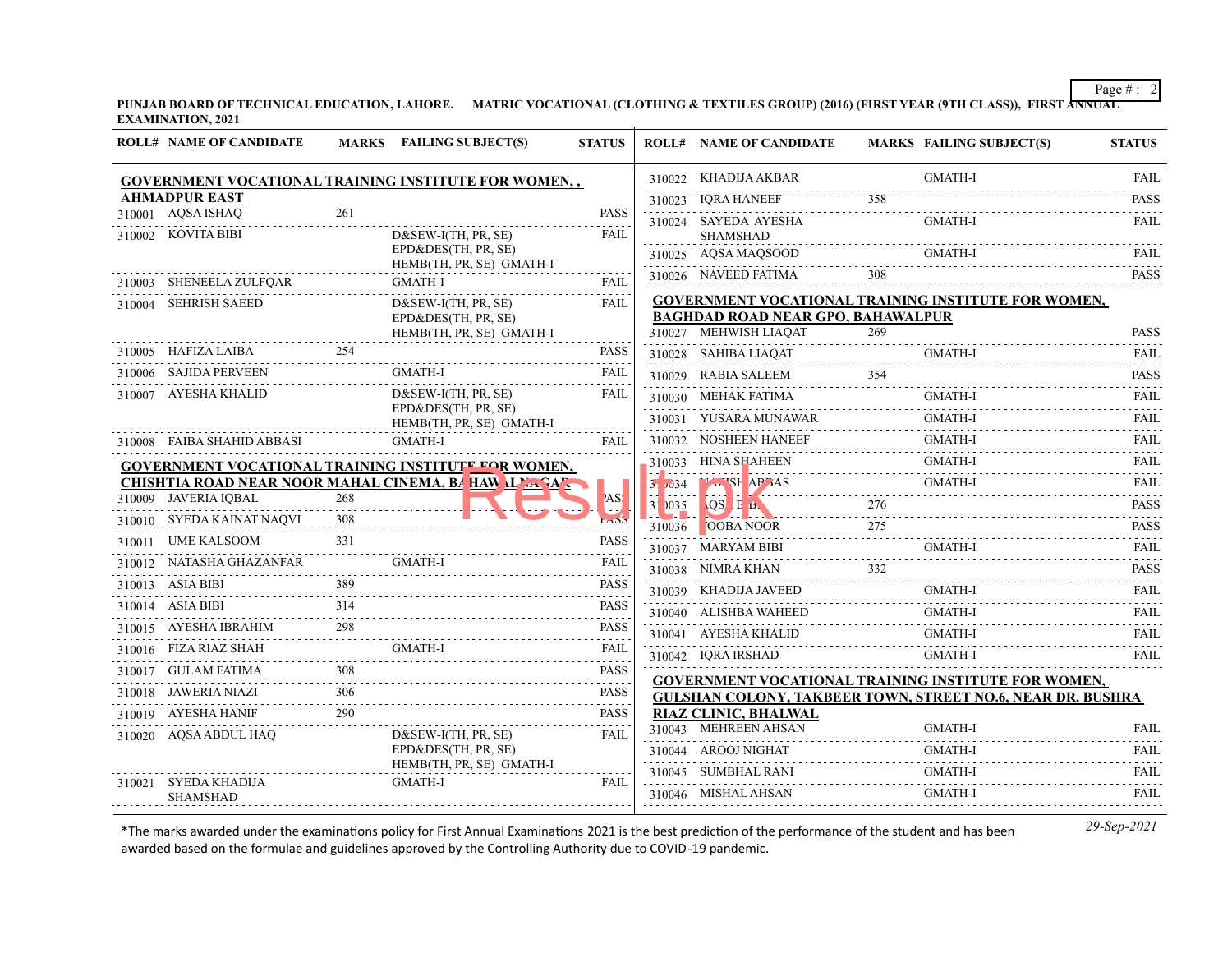**PUNJAB BOARD OF TECHNICAL EDUCATION, LAHORE. MATRIC VOCATIONAL (CLOTHING & TEXTILES GROUP) (2016) (FIRST YEAR (9TH CLASS)), FIRST ANNUAL EXAMINATION, 2021**

| <b>ROLL# NAME OF CANDIDATE</b>              |                             | MARKS FAILING SUBJECT(S)                                                 | <b>STATUS</b>              |                 | <b>ROLL# NAME OF CANDIDATE</b>                                          |     | <b>MARKS FAILING SUBJECT(S)</b>                                          | <b>STATUS</b>   |
|---------------------------------------------|-----------------------------|--------------------------------------------------------------------------|----------------------------|-----------------|-------------------------------------------------------------------------|-----|--------------------------------------------------------------------------|-----------------|
| 310047 AYESHA JAVED                         | 289                         |                                                                          | <b>PASS</b><br>.           |                 | 310070 LAIBA WAHEED                                                     | 264 |                                                                          | <b>PASS</b>     |
| 310048 AMBREEN RIAZ                         |                             | <b>GMATH-I</b>                                                           | <b>FAIL</b>                |                 | 310071 AYESHA SANA                                                      | 269 |                                                                          | <b>PASS</b>     |
| 310049 UME AMARA                            |                             | <b>GMATH-I</b>                                                           | <b>FAIL</b>                |                 | 310072 SANA AFZAL                                                       | 271 |                                                                          | <b>PASS</b>     |
| 310050 MANZALA MUMTAZ                       | 243                         |                                                                          | <b>PASS</b>                |                 | 310073 MARIA BIBI                                                       |     | $D&SEW-I(TH, PR, SE)$                                                    | FAIL            |
| 310051 KOMAL RAFIO                          |                             | $D&SEW-I(TH, PR, SE)$<br>EPD&DES(TH, PR, SE)<br>HEMB(TH, PR, SE) GMATH-I | <b>FAIL</b>                |                 | 310074 SAIMA ASLAM                                                      |     | EPD&DES(TH, PR, SE)<br>HEMB(TH, PR, SE) GMATH-I<br>$D&SEW-I(TH, PR, SE)$ | FAIL            |
| 310052 MALAIKA IQBAL<br>$IQBAL$ 278         | 278                         |                                                                          | <b>PASS</b>                |                 |                                                                         |     | EPD&DES(TH, PR, SE)<br>HEMB(TH, PR, SE) GMATH-I                          |                 |
| 310053 MISBAH IQBAL                         |                             | <b>GMATH-I</b>                                                           | <b>FAIL</b>                |                 | 310075 UZMA BASHIR                                                      | 391 |                                                                          | <b>PASS</b>     |
| 310054 SADIA RIAZ                           |                             | GMATH-I                                                                  | <b>FAIL</b><br>$- - - - -$ |                 | 310076 AMINA RAOUF                                                      | 289 |                                                                          | <b>PASS</b>     |
| 310055 SABA KHALID                          |                             |                                                                          | <b>PASS</b>                |                 | 310077 NAZISH TALIB HUSSAIN                                             | 299 |                                                                          | <b>PASS</b>     |
| 310056 FATIMA ALVI                          | 302                         |                                                                          | <b>PASS</b>                |                 | 310078 MARYAM BANYAMIN                                                  |     | <b>GMATH-I</b>                                                           | <b>FAIL</b>     |
| 310057 FARYAL ALVI                          | 308                         |                                                                          | <b>PASS</b>                |                 | 310079 MISBAH RAMZAN                                                    | 255 |                                                                          | <b>PASS</b>     |
| 310058 LAIBA NOOR                           |                             | $D&SEW-I(TH, PR, SE)$                                                    | FAIL                       |                 | 310080 TAHIRA NASEEM                                                    |     | GMATH-I                                                                  | FAIL            |
|                                             |                             | EPD&DES(TH, PR, SE)<br>$HEMB(TH, Pl, GL, GMATH-I)$                       |                            |                 | $310081$ TAHIRA NISAR $307$                                             |     |                                                                          | <b>PASS</b>     |
| 310059 ALISBAH NADER                        |                             | $D&SEW-I(TH^{DP}^{\prime})$                                              | FAII                       | $3 \times 1082$ | ML M W A                                                                |     | EPD&DES(TH)                                                              | FAIL(No Chance) |
|                                             |                             | EPD&DES(TI PR SE)<br>HEMB(TH, PL, SE) SMATH-I                            |                            |                 | <b>COVER NALLY TO CATIONAL TRAINING INSTITUTE FOR WOMEN, NEAR</b>       |     |                                                                          |                 |
| 310060 ESHAL ARIF                           | 282                         |                                                                          | <b>PASS</b>                |                 | NATIO AL BANK, ADDA ABDULLAH CHISHTIAN, CHISHTIAN<br>310083 AQSA NAZEER | 299 |                                                                          | <b>PASS</b>     |
| 310061 AYESHA ARSHAD                        |                             | $D&SEW-I(TH, PR, SE)$                                                    | <b>FAIL</b>                |                 | 310084 SHAFIA FATIMA                                                    | 276 |                                                                          | <b>PASS</b>     |
|                                             |                             | EPD&DES(TH, PR, SE)<br>HEMB(TH, PR, SE) GMATH-I                          |                            |                 | 310085 SAFIA AMIN                                                       | 304 |                                                                          | <b>PASS</b>     |
|                                             |                             | <b>GOVERNMENT VOCATIONAL TRAINING INSTITUTE FOR WOMEN, HOUSE</b>         |                            |                 | 310086 SABA FIAZ                                                        | 242 |                                                                          | <b>PASS</b>     |
| NO.5, STREET NO. 5, GULBERG TOWN, CHISHTIAN |                             |                                                                          |                            |                 | 310087 MISBAH FIAZ                                                      | 249 |                                                                          | <b>PASS</b>     |
| 310062 BISMILLAH                            | 281                         |                                                                          | <b>PASS</b>                |                 | 310088 MAHNOOR IMTIAZ                                                   | 240 |                                                                          | <b>PASS</b>     |
| 310063 GULNAZ MUNAWAR                       | 283                         |                                                                          | <b>PASS</b>                |                 | 310089 SIDRA PARVEEN                                                    | 268 |                                                                          | <b>PASS</b>     |
| 310064 HABBIBA BIBI                         | 361                         |                                                                          | <b>PASS</b>                |                 | <b>GOVERNMENT VOCATIONAL TRAINING INSTITUTE FOR WOMEN,</b>              |     |                                                                          |                 |
| 310065 IQRA BIBI                            | 330                         |                                                                          | <b>PASS</b>                |                 | BLOCK NO. 9 NEAR D.H.Q HOSPITAL RAILWAY ROAD, DERA GHAZI KHAN           |     |                                                                          |                 |
| 310066 SHAHEEN RASHEED                      | 329<br>$\alpha$ is a set of |                                                                          | <b>PASS</b>                |                 | 310090 AQSA MUJAHID                                                     | 286 |                                                                          | <b>PASS</b>     |
| 310067 ARISHA NAZEER                        | 247                         |                                                                          | PASS                       |                 | 310091 MALAIKA ALI                                                      | 293 |                                                                          | <b>PASS</b>     |
| 310068 RIMSHA NAZEER                        | 281                         |                                                                          | <b>PASS</b>                |                 | 310092 NAQSH-E-ZAHRA                                                    | 246 |                                                                          | <b>PASS</b>     |
| 310069 TOOBA IOBAL                          | 342                         |                                                                          | <b>PASS</b>                |                 | 310093 IQRA AMJED                                                       | 264 |                                                                          | <b>PASS</b>     |
|                                             |                             |                                                                          |                            |                 |                                                                         |     |                                                                          |                 |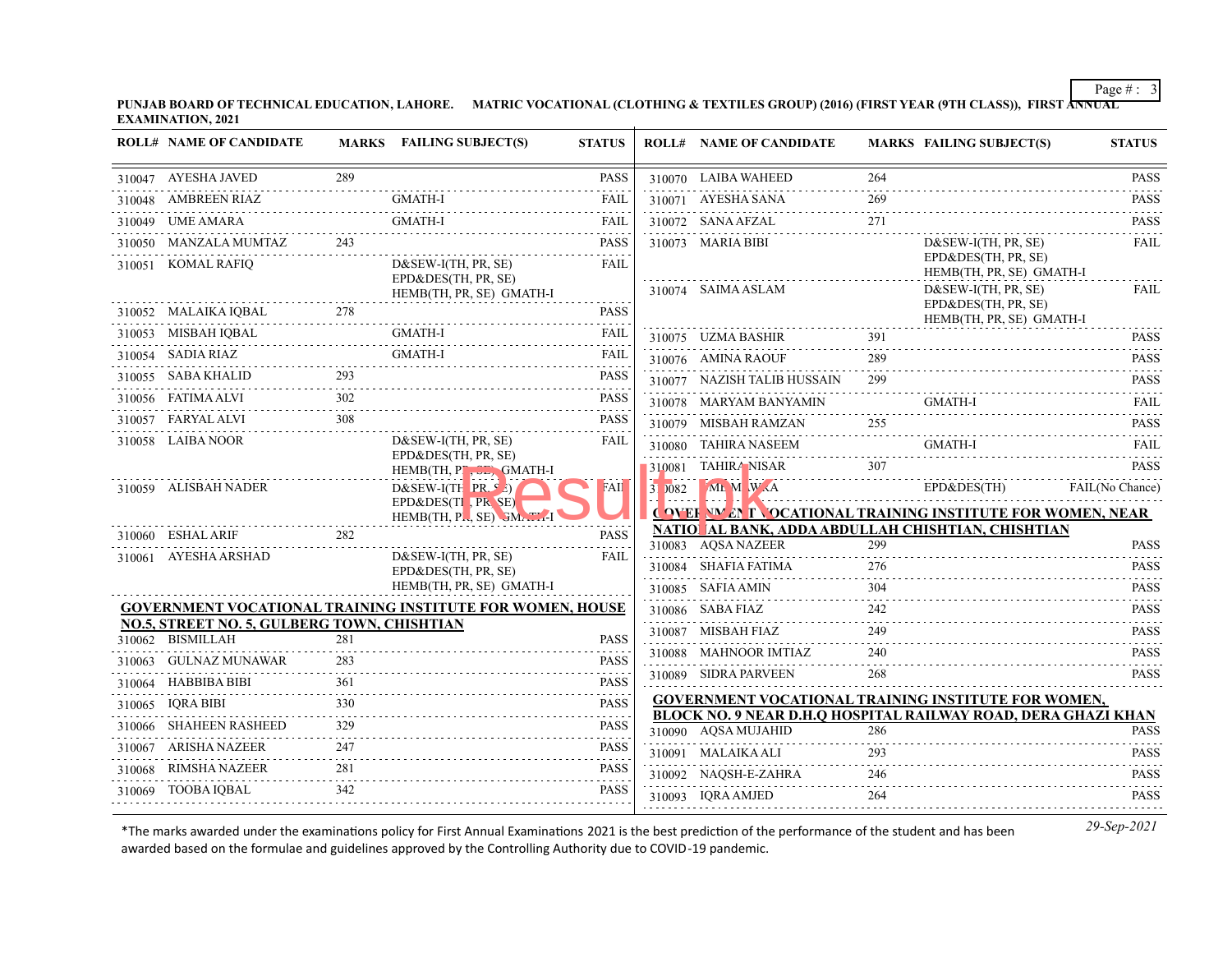**PUNJAB BOARD OF TECHNICAL EDUCATION, LAHORE. MATRIC VOCATIONAL (CLOTHING & TEXTILES GROUP) (2016) (FIRST YEAR (9TH CLASS)), FIRST ANNUAL EXAMINATION, 2021**

|                  | <b>ROLL# NAME OF CANDIDATE</b> |     | MARKS FAILING SUBJECT(S)                                 | <b>STATUS</b>    |         | <b>ROLL# NAME OF CANDIDATE</b>          |     | <b>MARKS FAILING SUBJECT(S)</b>                     | <b>STATUS</b>                                                       |
|------------------|--------------------------------|-----|----------------------------------------------------------|------------------|---------|-----------------------------------------|-----|-----------------------------------------------------|---------------------------------------------------------------------|
|                  | 310094 MUQADDAS BIBI           |     | <b>GMATH-I</b>                                           | <b>FAIL</b>      |         | 310121 MAHNOOR                          |     |                                                     | PASS                                                                |
|                  | 310095 JAVARIA JAVED           |     | GMATH-I                                                  | FAIL             |         | 310122 NIMRA BIBI                       | 363 |                                                     | <b>PASS</b>                                                         |
|                  | 310096 SAWERA BIBI             |     | <b>GMATH-I</b>                                           | FAIL             |         | 310123 NIMRA ARSHAD                     | 431 |                                                     | <b>PASS</b>                                                         |
| 310097           | <b>IORA RAZZAO</b>             |     | <b>GMATH-I</b>                                           | FAIL             |         | 310124 SAKINA ARSHAD                    | 411 |                                                     | $\sim$ $\sim$ $\sim$ $\sim$ $\sim$ $\sim$<br><b>PASS</b>            |
|                  | 310098 AQSA DILAWAR            | 280 |                                                          | PASS             |         | 310125 SUNEHA                           | 423 |                                                     | <b>PASS</b>                                                         |
|                  | 310099 AQSA SHEHZAD            | 278 |                                                          | <b>PASS</b>      |         | 310126 NOREEN BIBI                      | 388 |                                                     | <b>PASS</b>                                                         |
|                  | 310100 SAMRAN YASIN            | 257 |                                                          | <b>PASS</b>      |         | 310127 TAYYABA RANI                     | 366 |                                                     | $\omega$ is a second or $\omega$<br><b>PASS</b>                     |
| 310101           | MEHVISH BANO                   | 249 |                                                          | <b>PASS</b>      |         |                                         |     | GOVERNMENT VOCATIONAL TRAINING INSTITUTE FOR WOMEN, |                                                                     |
| 310102           | SHANZA RAMZAN                  | 265 |                                                          | <b>PASS</b>      |         |                                         |     | LABOUR COLONY CANAL ROAD, AL-MADINA MARRIAGE HALL   |                                                                     |
| 310103           | <b>HIJAB ZAHRA</b>             | 260 |                                                          | <b>PASS</b>      |         | SAMANABAD, FAISALABAD<br>310128 TAHREEM | 433 |                                                     | <b>PASS</b>                                                         |
|                  | 310104 SABIHA BIBI             | 257 |                                                          | <b>PASS</b>      |         | 310129 MINAHIL JABBAR                   | 373 |                                                     | <b>PASS</b>                                                         |
|                  | 310105 HINA FATIMA             |     | <b>GMATH-I</b>                                           | FAIL             | 310130  | <b>MAIMOONA MUSTAFA</b>                 | 394 |                                                     | <b>PASS</b>                                                         |
| 310106           | SHEHNAZ YASIN                  |     | <b>GMATH-I</b>                                           | FAIL             | 310131  | SHAMEEN MUSTAFA                         | 376 |                                                     | <b>PASS</b>                                                         |
| 310107           | IQRA KHALID                    | 258 |                                                          | <b>PASS</b>      |         | 310132 FATIMA MASOOD                    | 428 |                                                     | <b>PASS</b>                                                         |
|                  | 310108 UM E RUBAB              | 243 |                                                          | PASS             | 31 0133 | <b>IEE A 3 ATIMA</b>                    | 421 |                                                     | .<br><b>PASS</b>                                                    |
| 310109           | UMAIMA ASIM                    |     | <b>GMATH-I</b>                                           | FAII             | 31 431  | <b>AT' AA BA OOL</b>                    | 332 |                                                     | $\alpha$ , $\alpha$ , $\alpha$ , $\alpha$ , $\alpha$<br><b>PASS</b> |
|                  | 310110 AQSA SHAHEEN            |     | $D&SEW-I(TH, PR, SE)$                                    | FAIL             | 310135  | KAINAT                                  | 396 |                                                     | <b>PASS</b>                                                         |
|                  |                                |     | EPD&DES(TH, PR, SE)<br>HEMB(TH, PR, SE) GMATH-I          |                  |         | 310136 SAMAR FATIMA                     | 318 |                                                     | <b>PASS</b>                                                         |
|                  | 310111 MAH NOOR HASHIM         |     | <b>GMATH-I</b>                                           | FAIL             |         | 310137 NIMRA MAQSOOD                    | 427 |                                                     | <b>PASS</b>                                                         |
|                  | 310112 NASREEN AMBER           | 281 |                                                          | <b>PASS</b>      |         | 310138 MAMOONA                          | 423 |                                                     | <b>PASS</b>                                                         |
|                  |                                |     | TCF HIGHER SECONDARY SCHOOL FOR GIRLS, MAIN MULTAN ROAD, |                  |         | 310139 SEHRISH                          | 405 |                                                     | <b>PASS</b>                                                         |
| <b>DINA NATH</b> |                                |     |                                                          |                  |         | 310140 AMINA MEHBOOB                    | 422 |                                                     | <b>PASS</b>                                                         |
|                  | 310113 AYESHA FAROOQ           | 404 |                                                          | <b>PASS</b>      |         | 310141 TAYYABA NASREEN                  | 398 |                                                     | <b>PASS</b>                                                         |
|                  | 310114 AQSA RASHID             | 336 |                                                          | <b>PASS</b>      |         | 310142 ESHA MARYAM                      | 423 |                                                     | <b>PASS</b>                                                         |
| 310115 HIBA      |                                | 336 |                                                          | <b>PASS</b>      |         | 310143 NOOR-E-SEHAR                     | 412 |                                                     | .<br><b>PASS</b>                                                    |
|                  | 310116 GHAZALA YAQOOB          | 421 |                                                          | <b>PASS</b>      |         | 310144 ATIKA RIAZ                       |     | $D&SEW-I(TH, PR, SE)$                               | FAIL                                                                |
|                  | 310117 MARIA BIBI              | 433 |                                                          | <b>PASS</b><br>. |         |                                         |     | EPD&DES(TH, PR, SE)                                 |                                                                     |
|                  | 310118 MARIA JAVAID            | 431 |                                                          | <b>PASS</b>      |         |                                         |     | HEMB(TH, PR, SE) GMATH-I                            |                                                                     |
|                  | 310119 MARYAM BIBI             | 427 |                                                          | <b>PASS</b>      |         | 310145 ANEEQA HANIF                     | 423 |                                                     | <b>PASS</b>                                                         |
|                  | 310120 MARYAM QURBAN           | 433 |                                                          | <b>PASS</b>      |         | 310146 ANEESA FATIMA                    | 419 |                                                     | <b>PASS</b>                                                         |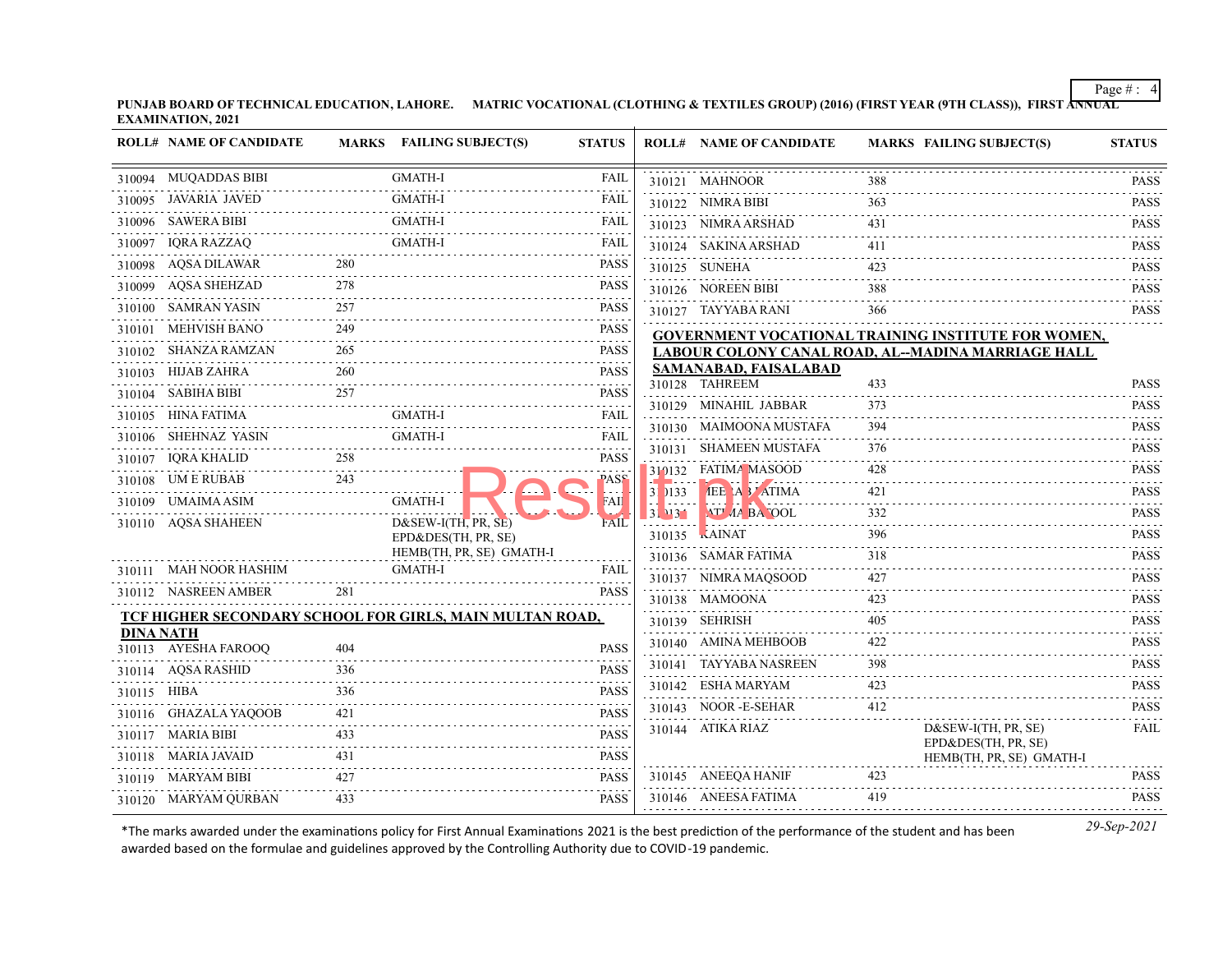**PUNJAB BOARD OF TECHNICAL EDUCATION, LAHORE. MATRIC VOCATIONAL (CLOTHING & TEXTILES GROUP) (2016) (FIRST YEAR (9TH CLASS)), FIRST ANNUAL EXAMINATION, 2021**

| <b>ROLL# NAME OF CANDIDATE</b>     |                            | MARKS FAILING SUBJECT(S)                                                               | <b>STATUS</b> |                   | <b>ROLL# NAME OF CANDIDATE</b>            |     | <b>MARKS FAILING SUBJECT(S)</b>                            | <b>STATUS</b>                   |
|------------------------------------|----------------------------|----------------------------------------------------------------------------------------|---------------|-------------------|-------------------------------------------|-----|------------------------------------------------------------|---------------------------------|
| 310147 SABA FATIMA                 | 351                        |                                                                                        | <b>PASS</b>   |                   | 310170 MUQADDAS SALEEM                    |     | <b>GMATH-I</b>                                             | <b>FAIL</b>                     |
|                                    |                            | <b>GOVERNMENT VOCATIONAL TRAINING INSTITUTE FOR WOMEN, ABBAS</b>                       |               |                   | 310171 MAHEEN IRSHAD                      | 324 |                                                            | <b>PASS</b>                     |
|                                    |                            | CHOWK, ALI AKBAR ROAD, AMAMIA COLONY, FEROZEWALA                                       |               |                   | 310172 FAZILAT JAHAN                      | 271 |                                                            | <b>PASS</b>                     |
| 310148 SONEHA BATOOL               |                            | GMATH-I                                                                                | FAIL<br>.     |                   | 310173 MUQADAS MAHNOOR                    |     |                                                            | .<br><b>PASS</b>                |
| 310149 FATIMA MEER                 |                            | <b>GMATH-I</b>                                                                         | <b>FAIL</b>   |                   |                                           |     | <b>GOVERNMENT VOCATIONAL TRAINING INSTITUTE FOR WOMEN,</b> |                                 |
| 310150 SAMINA ASLAM                |                            | <b>GMATH-I</b>                                                                         | <b>FAIL</b>   |                   | STREET NO. 2, BIG CIVIL LINES, GUJRANWALA |     |                                                            |                                 |
| 310151 MEHAK BATOOL                |                            | $D&SEW-I(TH, PR, SE)$<br>EPD&DES(TH, PR, SE)                                           | FAIL          |                   | 310174 LISHBA                             | 284 |                                                            | <b>PASS</b>                     |
|                                    |                            | HEMB(TH, PR, SE) GMATH-I                                                               |               |                   | 310175 MARYAM                             |     | <b>GMATH-I</b>                                             | <b>FAIL</b>                     |
| 310152 FATIMA                      | 247                        |                                                                                        | <b>PASS</b>   |                   | 310176 WARDA                              |     | $D&SEW-I(PR, SE)$                                          | <b>FAIL</b>                     |
| 310153 RUBA LATIF                  | 311                        |                                                                                        | <b>PASS</b>   |                   |                                           |     | EPD&DES(PR, SE) HEMB(PR,<br>SE) GMATH-I                    |                                 |
| 310154 AMINA                       |                            |                                                                                        | <b>PASS</b>   |                   | 310177 EMAN KHAWAR                        | 277 |                                                            | <b>PASS</b>                     |
| 310155 ALEENA                      |                            | GMATH-I                                                                                | FAIL          |                   | 310178 NATASHA KANWAL                     |     | <b>GMATH-I</b>                                             | FAIL                            |
| 310156 TEHSEEN SEHAR               |                            | $D&SEW-I(TH, PR, SE)$                                                                  | FAIL          |                   | 310179 HIJAB                              | 300 |                                                            | <b>PASS</b>                     |
|                                    |                            | EPD&DES(TH, PR, SE)<br>HEMB(TH, PR SE) GMATH-I                                         |               |                   | 310180 SIDRA                              |     |                                                            | <b>PASS</b>                     |
| 310157 HUSSNA BATOOL               |                            | GMATH-I                                                                                | FAII          | 31181             | VISU SIDRA<br>N81 MUQAI DAS<br>MHOAI DAS  |     |                                                            | <b>FAIL</b>                     |
|                                    |                            | $\blacksquare$<br><b>GOVERNMENT VOCATIONAL TRAINING INSTITUT &amp; FUR VOMEN, LUTE</b> |               | <b>Film</b> and a | $31\,$ $182$ $10N$ N.                     | 327 |                                                            | <b>PASS</b>                     |
| 116/8 NEAR GHALA MANDI, FORT ABBAS |                            |                                                                                        |               | 310183            | <b>JAYAB</b>                              |     | GMATH-I                                                    | FAIL                            |
| 310158 SADIA ARSHAD                | 239                        |                                                                                        | <b>PASS</b>   |                   | 310184 KASHAF TANVEER                     |     | <b>GMATH-I</b>                                             | <b>FAIL</b>                     |
| 310159 SAMREEN UMAR                | 301                        |                                                                                        | <b>PASS</b>   |                   | 310185 HABIBA SHAHZADI                    | 282 |                                                            | <b>PASS</b>                     |
| 310160 NATASHA AROOJ               |                            | <b>GMATH-I</b>                                                                         | FAIL          |                   | 310186 ABEERA YASEEN                      |     | GMATH-I                                                    | <b>FAIL</b>                     |
| 310161 IRSA TABSUM                 |                            | $D&SEW-I(TH, PR, SE)$                                                                  | FAIL          |                   | 310187 HADIQA AKBAR                       | 272 |                                                            | <b>PASS</b>                     |
|                                    |                            | EPD&DES(TH, PR, SE)<br>HEMB(TH, PR, SE) GMATH-I                                        |               |                   | 310188 NIMBRA SHAHZADI                    | 239 |                                                            | <b>PASS</b>                     |
| 310162 GULSHAN BIBI                | 269                        |                                                                                        | <b>PASS</b>   |                   | 310189 SALMA<br>SALMA 230                 | 230 |                                                            | <b>PASS</b>                     |
| 310163 MAH JABEEN ANWAR            | 267                        |                                                                                        | <b>PASS</b>   |                   | 310190 LAIBA MAZHAR                       |     | <b>GMATH-I</b>                                             | $-1 - 1 - 1 - 1$<br><b>FAIL</b> |
| 310164 ZUBARIA SADIQ               | 278                        |                                                                                        | <b>PASS</b>   |                   | 310191 ATTIA KAUSAR                       |     | $D&SEW-I(TH, PR, SE)$                                      | FAIL                            |
| 310165 IQRA SHABBIR                | 、<br>--------------------- | <b>GMATH-I</b>                                                                         | <b>FAIL</b>   |                   |                                           |     | EPD&DES(TH, PR, SE)<br>HEMB(TH, PR, SE) GMATH-I            |                                 |
| 310166 MUBARA AMNA                 |                            | GMATH-I                                                                                | FAIL          |                   | 310192 PAKEEZA ABID                       |     | GMATH-I                                                    | FAIL                            |
| 310167 ALIYA IQBAL                 | 364                        |                                                                                        | <b>PASS</b>   |                   | 310193 NEELAM ZAHOOR                      |     | <b>GMATH-I</b>                                             | <b>FAIL</b>                     |
| 310168 AQSA BIBI                   | 344                        |                                                                                        | <b>PASS</b>   |                   |                                           |     | <b>GOVERNMENT VOCATIONAL TRAINING INSTITUTE FOR WOMEN,</b> |                                 |
| 310169 KUBRA FERDOS                |                            | GMATH-I                                                                                | FAIL          |                   | RAHWALI, GUJRANWALA                       |     |                                                            |                                 |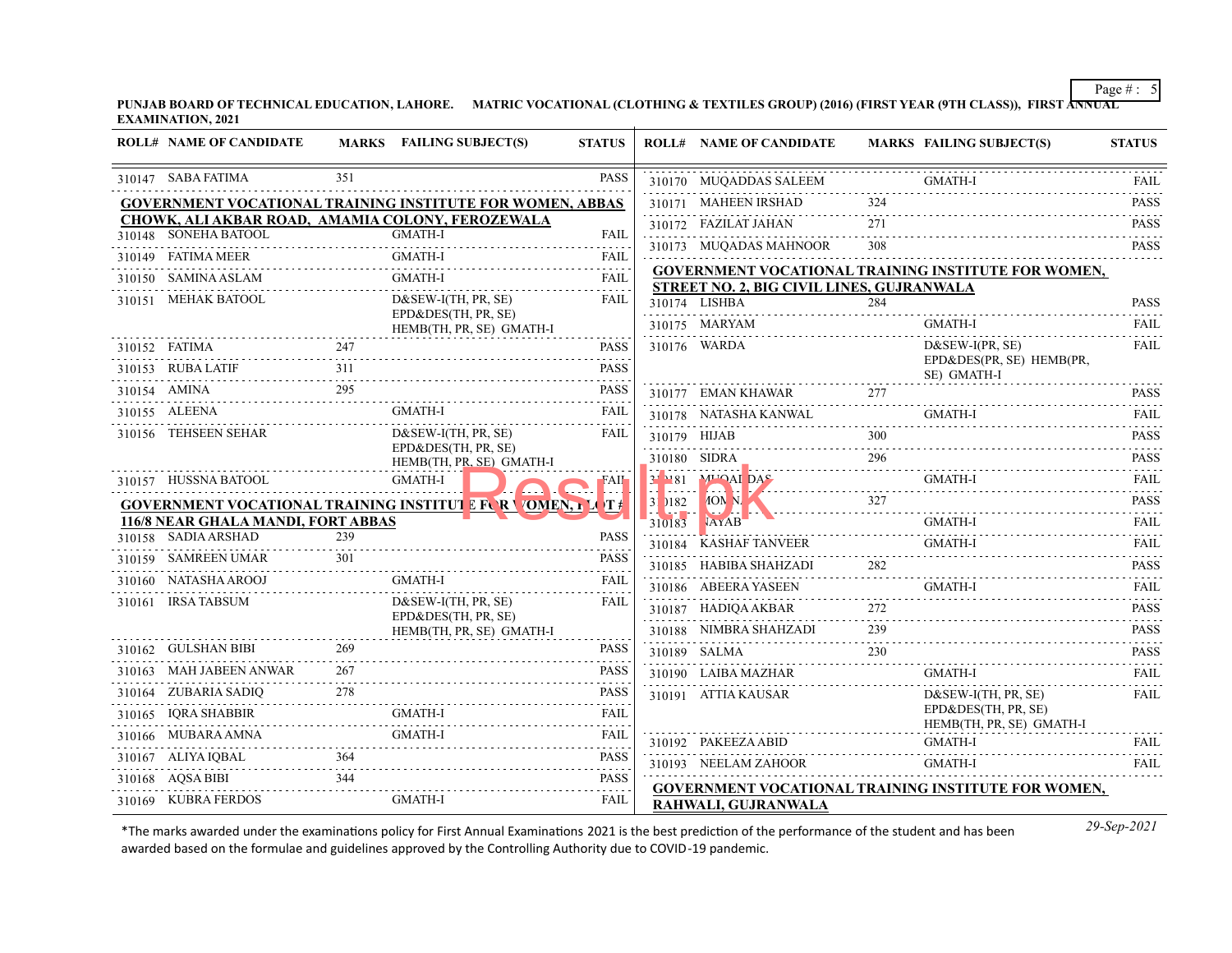**PUNJAB BOARD OF TECHNICAL EDUCATION, LAHORE. MATRIC VOCATIONAL (CLOTHING & TEXTILES GROUP) (2016) (FIRST YEAR (9TH CLASS)), FIRST ANNUAL EXAMINATION, 2021**

|             | <b>ROLL# NAME OF CANDIDATE</b> |     | <b>MARKS</b> FAILING SUBJECT(S)                              | <b>STATUS</b>            |             | <b>ROLL# NAME OF CANDIDATE</b> |     | <b>MARKS FAILING SUBJECT(S)</b>                                 | <b>STATUS</b>                                            |
|-------------|--------------------------------|-----|--------------------------------------------------------------|--------------------------|-------------|--------------------------------|-----|-----------------------------------------------------------------|----------------------------------------------------------|
|             | 310194 UZMA JAFRI              |     | <b>GMATH-I</b>                                               | <b>FAIL</b>              |             | 310219 SEHRISH AKHTAR ALI      |     | D&SEW-I(TH, PR, SE)                                             | <b>FAIL</b>                                              |
|             | 310195 SALOOMI                 |     | <b>GMATH-I</b>                                               | <b>FAIL</b>              |             |                                |     | EPD&DES(TH, PR, SE)<br>HEMB(TH, PR, SE) GMATH-I                 |                                                          |
|             | 310196 WAJEEHA KANWAL          | 267 |                                                              | <b>PASS</b>              |             | 310220 LAIBA IQBAL             |     | <b>GMATH-I</b>                                                  | <b>FAIL</b>                                              |
|             | 310197 ESMA RANI               |     | <b>GMATH-I</b>                                               | <b>FAIL</b>              |             | 310221 KHADIJA SAFDAR          | 305 |                                                                 | and a control<br><b>PASS</b>                             |
|             | 310198 AFIFA ZULFIQAR          |     |                                                              | <b>PASS</b>              |             | 310222 NOREEN SAIF             | 292 |                                                                 | <b>PASS</b>                                              |
|             | 310199 MINHA FIAZ              | 262 |                                                              | <b>PASS</b>              |             | 310223 AROOJ AKBAR             | 295 |                                                                 | .<br><b>PASS</b>                                         |
|             | 310200 SUMBAL SHAFQAT          | 261 |                                                              | <b>PASS</b>              |             | .<br>310224 SHAZIA NOREEN      |     | <b>GMATH-I</b>                                                  | $- - - - -$<br><b>FAIL</b>                               |
|             | 310201 NOOR FATIMA             |     | <b>GMATH-I</b>                                               | <b>FAIL</b>              |             | 310225 QANDIL FATIMA           |     | <b>GMATH-I</b>                                                  | <b>FAIL</b>                                              |
|             | 310202 BISMA UL NISA           |     |                                                              | <b>PASS</b>              |             | 310226 NEESHA SHAIZEEN         | 263 |                                                                 | .<br><b>PASS</b>                                         |
|             | 310203 MARYAM SHAHZADI         | 276 |                                                              | <b>PASS</b>              |             | 310227 TAHIRA BIBI             |     | <b>GMATH-I</b>                                                  | FAIL                                                     |
|             | 310204 ALISHBA SHAHZADI        |     | GMATH-I                                                      | <b>FAIL</b>              |             | 310228 HIJAB ZAHRA             |     | <b>GMATH-I</b>                                                  | FAIL                                                     |
|             | 310205 NOOR UL HUDA            |     | <b>GMATH-I</b>                                               | FAIL<br>$-1 - 1 - 1 - 1$ |             |                                |     | <b>GOVERNMENT VOCATIONAL TRAINING INSTITUTE FOR WOMEN, NEAR</b> |                                                          |
| 310206 EMAN |                                |     | <b>GMATH-I</b>                                               | <b>FAIL</b>              |             |                                |     | QABIRSTAN, LAHORE SARGODHA ROAD, SUKHEKE, HAFIZABAD             |                                                          |
|             | 310207 NEHA RAZZAO             | 321 |                                                              | <b>PASS</b>              |             | 310229 ANEEQA ZAFAR            | 305 |                                                                 | <b>PASS</b>                                              |
|             |                                |     | <b>GOVERNMENT VOCATIONAL TRAINING INSTITUT L FOR VOLUE </b>  |                          |             | 31 230 ALEEZ FATIMA            | 322 |                                                                 | <b>PASS</b><br>.                                         |
|             |                                |     | VANIKE CHOWK, POST OFFICE ROAD, NEAR AMIN CL VII ,  FL. 94 D |                          | $31$ $)231$ | <b>AH A RVEEN</b>              | 357 |                                                                 | <b>PASS</b><br>.                                         |
|             | 310208 RIMSHA NASAR            |     | <b>GMATH-I</b>                                               |                          | 31v23z      | <b>IUBEEN ANJAD</b>            |     | GMATH-I                                                         | <b>FAIL</b>                                              |
|             | 310209 MALAIKA                 | 260 |                                                              | <b>PASS</b>              |             | 310233 SHAHIDA SAIF            | 267 |                                                                 | <b>PASS</b><br>$\sim$ $\sim$ $\sim$ $\sim$ $\sim$ $\sim$ |
|             | 310210 NIGHAT RANI             |     | $D&SEW-I(TH, PR, SE)$<br>EPD&DES(TH, PR, SE)                 | <b>FAIL</b>              |             | 310234 AMNA ASHRAF             |     | <b>GMATH-I</b>                                                  | <b>FAIL</b>                                              |
|             |                                |     | HEMB(TH, PR, SE) GMATH-I                                     |                          |             | 310235 AZIZA SADDIQUE          | 275 |                                                                 | <b>PASS</b>                                              |
|             | 310211 SHABNAM SHAHZADI        | 296 |                                                              | <b>PASS</b>              |             | 310236 MUSKAN SAIF             | 284 |                                                                 | <b>PASS</b>                                              |
|             | 310212 UMME NABIA              | 321 |                                                              | <b>PASS</b>              |             | 310237 KINZA SHAHZADI          |     | <b>GMATH-I</b>                                                  | <b>FAIL</b>                                              |
|             | 310213 ARUJ KHALID             | 250 |                                                              | <b>PASS</b>              |             | 310238 MUNEEBA MEHDI           | 286 |                                                                 | <b>PASS</b><br>.                                         |
|             | 310214 SHAZIA KANWAL           |     | $D&SEW-I(TH, PR, SE)$                                        | <b>FAIL</b>              |             | 310239 TAZEEM UMAR             | 357 |                                                                 | <b>PASS</b>                                              |
|             |                                |     | EPD&DES(TH, PR, SE)<br>HEMB(TH, PR, SE) GMATH-I              |                          |             | 310240 LAIBA RAFIQUE           | 257 |                                                                 | <b>PASS</b><br>.                                         |
|             | 310215 HIFZA MUGHAL            | 379 |                                                              | <b>PASS</b>              |             | 310241 RUKHSANA ZULFIQAR       |     | GMATH-I                                                         | <b>FAIL</b>                                              |
|             | 310216 ANUM ISHFAQ             | 328 |                                                              | <b>PASS</b>              |             | 310242 SANA BIBI               | 274 |                                                                 | <b>PASS</b>                                              |
|             | 310217 YASMEEN                 |     | <b>GMATH-I</b>                                               | FAIL                     |             | 310243 MEHAK FIDA              | 260 |                                                                 | <b>PASS</b>                                              |
|             | 310218 ANEESHA ZAFAR           | 261 |                                                              | <b>PASS</b>              |             | 310244 NEIHA                   | 273 |                                                                 | <b>PASS</b>                                              |
|             |                                |     |                                                              |                          |             | 310245 ZAINAB                  | 284 |                                                                 | PASS                                                     |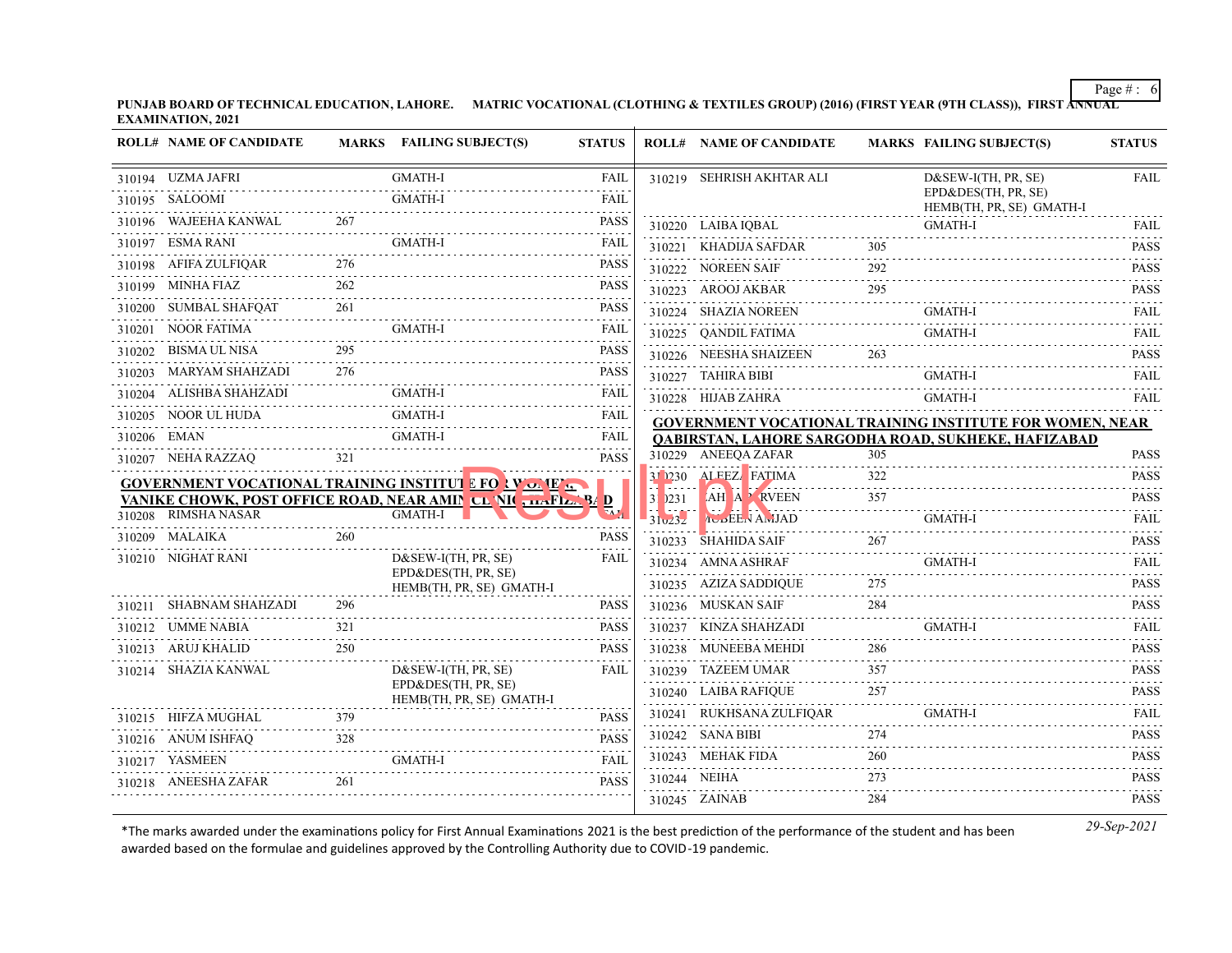**PUNJAB BOARD OF TECHNICAL EDUCATION, LAHORE. MATRIC VOCATIONAL (CLOTHING & TEXTILES GROUP) (2016) (FIRST YEAR (9TH CLASS)), FIRST ANNUAL EXAMINATION, 2021**

|                | <b>ROLL# NAME OF CANDIDATE</b>                                  |     | MARKS FAILING SUBJECT(S) | <b>STATUS</b> |                     | <b>ROLL# NAME OF CANDIDATE</b>                                                      | <b>MARKS FAILING SUBJECT(S)</b>                            | <b>STATUS</b>              |
|----------------|-----------------------------------------------------------------|-----|--------------------------|---------------|---------------------|-------------------------------------------------------------------------------------|------------------------------------------------------------|----------------------------|
|                | 310246 NAMEL WASEEM                                             |     | GMATH-I                  | <b>FAIL</b>   |                     | 310271 IRAM ASGHAR                                                                  | 376                                                        | <b>PASS</b>                |
|                | 310247 FOZIA ZULFIQAR                                           |     | ENG-I GMATH-I            | <b>FAII</b>   |                     | 310272 MISBAH BIBI                                                                  | 288                                                        | <b>PASS</b>                |
|                | <b>GOVERNMENT VOCATIONAL TRAINING INSTITUTE FOR WOMEN, Y-18</b> |     |                          |               |                     | 310273 LUBAB YASEEN                                                                 | 328                                                        | <b>PASS</b>                |
|                | <b>HOUSING COLONY, HAROONABAD</b>                               |     |                          |               |                     | 310274 FARHANA BIBI                                                                 | 301                                                        | <b>PASS</b>                |
|                | 310248 AYESHA BIBI                                              | 289 |                          | <b>PASS</b>   |                     | 310275 NATASHA LIAQAT                                                               | 352                                                        | <b>PASS</b>                |
|                | 310249 KAINAT                                                   |     | <b>GMATH-I</b>           | FAIL          |                     | 310276 NOSHEEN YOUSAF                                                               | 348                                                        | <b>PASS</b>                |
|                | 310250 AFREEN KHALIQ                                            |     |                          | <b>PASS</b>   |                     | 310277 ASIA BIBI                                                                    | 282                                                        | .<br><b>PASS</b>           |
|                | 310251 MOBEEN AZAM                                              | 288 |                          | <b>PASS</b>   |                     | 310278 SHAZMEERA                                                                    | 367                                                        | <b>PASS</b>                |
|                | 310252 AIMAN AROOJ                                              | 276 |                          | <b>PASS</b>   |                     | 310279 SAMINA MAI                                                                   | 273                                                        | <b>PASS</b>                |
|                | 310253 KHANSA REHMAN                                            | 331 |                          | <b>PASS</b>   |                     | 310280 TEHMINA PERVEEN                                                              | 403                                                        | <b>PASS</b>                |
|                | 310254 NAGINA                                                   | 270 |                          | <b>PASS</b>   |                     | 310281 SALMA BIBI                                                                   | 318                                                        | <b>PASS</b>                |
|                | 310255 RUKHSANA IRSHAD                                          |     | <b>GMATH-I</b>           | <b>FAIL</b>   |                     | 310282 IRAM SHAHZADI                                                                | 281                                                        | <b>PASS</b>                |
|                | 310256 RAMSHA RAMZAN                                            | 329 |                          | PASS          |                     | 310283 ASIA BIBI                                                                    | 324                                                        | د د د د د د<br><b>PASS</b> |
|                | 310257 IQRA TARIQ                                               |     | <b>GMATH-I</b>           | FAIL          |                     | 310284 SONIA AZAM                                                                   | 314                                                        | <b>PASS</b>                |
|                | 310258 SALMA SHAHEEN                                            |     | <b>GMATH-I</b>           | FAIL          | 211285              | <b>PIZWAI A PIBI</b>                                                                | 352                                                        | <b>PASS</b>                |
|                | 310259 FIZA FATIMA TASLEEM                                      | 322 |                          | 'AS!          | 12 a a a<br>31 0286 | <b>TAH A A TOOL</b>                                                                 | 429                                                        | 2.2.2.2.2.1<br><b>PASS</b> |
|                | 310260 MALAIKA ARZOO                                            |     |                          |               | 310287              | $\mathcal{L}$ , $\mathcal{L}$ , $\mathcal{L}$ , $\mathcal{L}$<br><b>AVERA AKRAM</b> | 282                                                        | <b>PASS</b>                |
|                | 310261 AMINA IRSHAD                                             |     | <b>GMATH-I</b>           | FAIL          |                     | 310288 FOZIA BIBI                                                                   | 303                                                        | <b>PASS</b>                |
|                | 310262 GULNAZ BIBI                                              | 281 |                          | <b>PASS</b>   |                     | 310289 SHAZIA NUSRAT                                                                | 295                                                        | <b>PASS</b>                |
|                | 310263 MUQDDAS SULTAN                                           | 271 |                          | <b>PASS</b>   |                     | 310290 MUBASHRA IQBAL                                                               | 319                                                        | <b>PASS</b>                |
|                | 310264 SHALOO MADAN                                             |     | GMATH-I                  | FAIL          |                     | 310291 IRAM MUMTAZ                                                                  | 308                                                        | <b>PASS</b>                |
|                | <b>GOVERNMENT VOCATIONAL TRAINING INSTITUTE FOR WOMEN, NEAR</b> |     |                          |               |                     | 310292 SHAKEELA BIBI                                                                | 299                                                        | <b>PASS</b>                |
|                | <b>GHALLA GODDAM MULTAN ROAD BYPASS CHOWK,, JALALPUR</b>        |     |                          |               |                     |                                                                                     | <b>GOVERNMENT VOCATIONAL TRAINING INSTITUTE FOR WOMEN,</b> |                            |
| <b>PIRWALA</b> | 310265 SOFIA ABBAS                                              | 398 |                          | <b>PASS</b>   |                     | <b>BI-PASS ROAD KHUSA COLONY, JAMPUR</b>                                            |                                                            |                            |
|                | 310266 SAWAIRA LAL                                              | 330 |                          | <b>PASS</b>   |                     | 310293 ALISHBA BIBI                                                                 | D&SEW-I(TH) GMATH-I                                        | <b>FAIL</b>                |
|                | 310267 SAIRA RASHEED                                            |     |                          | <b>PASS</b>   |                     | 310294 KIRAN HAFEEZ                                                                 | 252                                                        | <b>PASS</b><br>2.2.2.2.2.  |
|                | 310268 NOMI YOUSAF                                              |     |                          | <b>PASS</b>   |                     | 310295 SAMINA SIRAJ                                                                 | 280                                                        | <b>PASS</b>                |
|                | 310269 SHAZIA MULAZIM                                           | 298 |                          | <b>PASS</b>   |                     | 310296 HUMAIRA ASHRAF                                                               | 356                                                        | <b>PASS</b>                |
|                | 310270 SAMREEN BIBI                                             | 312 |                          | <b>PASS</b>   |                     | 310297 MEHR UL NISA                                                                 | 336                                                        | <b>PASS</b>                |
|                |                                                                 |     |                          |               |                     | 310298 KIRAN LIAQAT                                                                 | 317                                                        | <b>PASS</b>                |
|                |                                                                 |     |                          |               |                     |                                                                                     |                                                            |                            |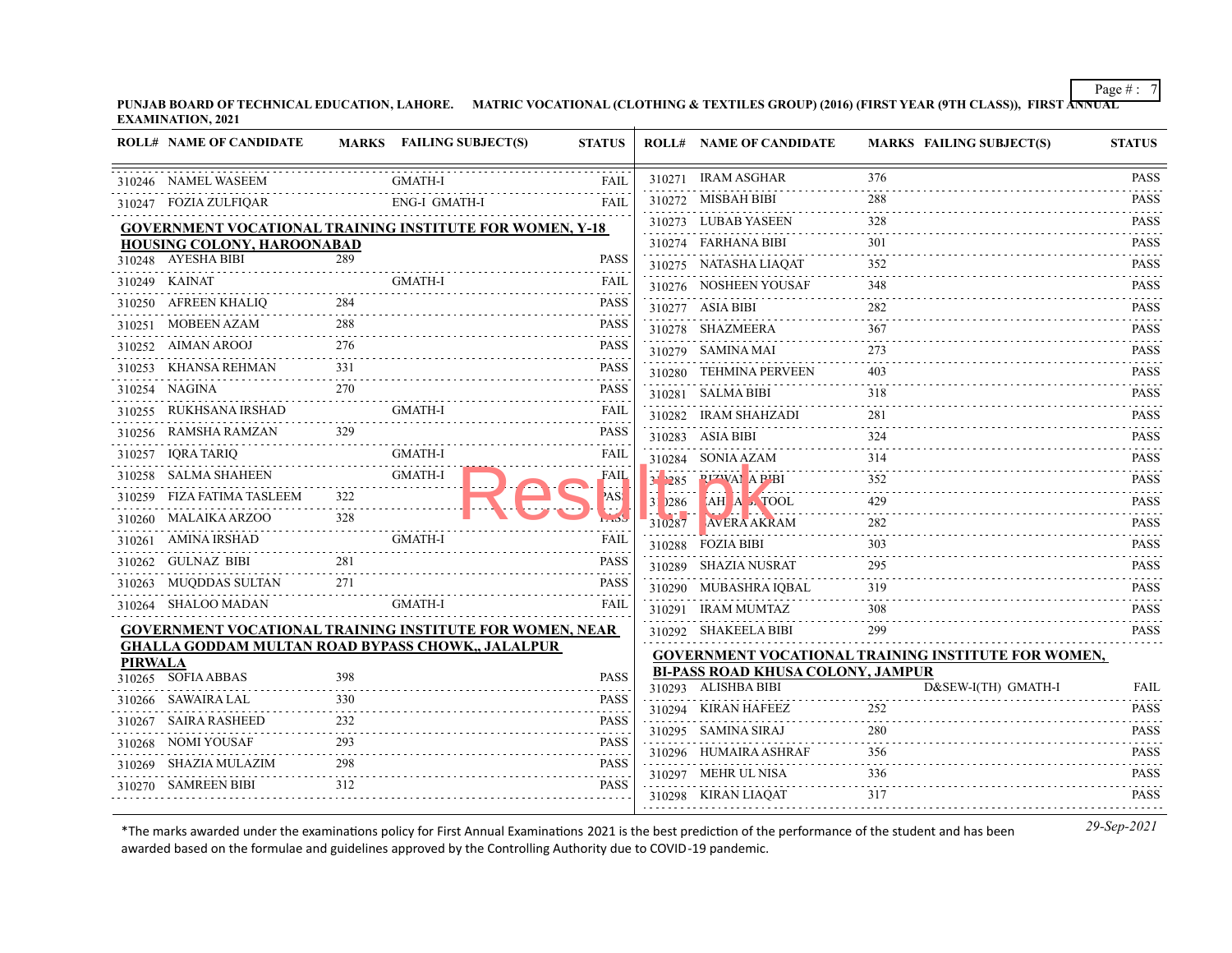**PUNJAB BOARD OF TECHNICAL EDUCATION, LAHORE. MATRIC VOCATIONAL (CLOTHING & TEXTILES GROUP) (2016) (FIRST YEAR (9TH CLASS)), FIRST ANNUAL EXAMINATION, 2021**

| <b>GMATH-I</b><br>310299 ANEELA BIBI<br>318<br><b>PASS</b><br>310322 MISBAH<br>310323 HIFZA KANWAL<br>285<br>310300 SIDRA AKBAR<br>331<br><b>PASS</b><br>310301 SAMREEN BIBI<br>353<br>310324 KOMAL RAFIQUE<br>320<br><b>PASS</b><br>310302 KALSOOM FATIMA<br>292<br>310325 MAH NOOR SARFRAZ<br>258 | <b>FAIL</b><br><b>PASS</b><br><b>PASS</b><br><b>PASS</b><br><b>FAIL</b> |
|-----------------------------------------------------------------------------------------------------------------------------------------------------------------------------------------------------------------------------------------------------------------------------------------------------|-------------------------------------------------------------------------|
|                                                                                                                                                                                                                                                                                                     |                                                                         |
|                                                                                                                                                                                                                                                                                                     |                                                                         |
|                                                                                                                                                                                                                                                                                                     |                                                                         |
| <b>PASS</b>                                                                                                                                                                                                                                                                                         |                                                                         |
| 338<br>310326 SABIHA TABASSAM<br><b>GMATH-I</b><br>310303 ANUM QAYYUM<br><b>PASS</b>                                                                                                                                                                                                                |                                                                         |
| <b>GMATH-I</b><br>310327 ROBINA KOUSER<br>310304 SAMINA NASIR<br>$D&SEW-I(TH, PR, SE)$<br><b>FAIL</b>                                                                                                                                                                                               | FAIL                                                                    |
| EPD&DES(TH, PR, SE)<br>310328 ESHA TASAWER<br>316<br>HEMB(TH, PR, SE) GMATH-I                                                                                                                                                                                                                       | <b>PASS</b><br>$- - - - - -$                                            |
| 290<br>310329 MALIHA JABEEN<br>280<br>310305 LAIBA IQBAL<br><b>PASS</b>                                                                                                                                                                                                                             | <b>PASS</b>                                                             |
| 310330 TAYYBA NOOR<br>263<br>FAII.<br>310306 AREEBA<br>$D&SEW-I(TH, PR, SE)$                                                                                                                                                                                                                        | <b>PASS</b>                                                             |
| EPD&DES(TH, PR, SE)<br><b>GMATH-I</b><br>310331 ALIZA SOHAIL<br>HEMB(TH, PR, SE) GMATH-I                                                                                                                                                                                                            | FAIL                                                                    |
| <b>GMATH-I</b><br>310332 FAKHRA<br>310307 ALISHBA NOOR E HARRAM 338<br><b>PASS</b>                                                                                                                                                                                                                  | <b>FAIL</b>                                                             |
| <b>GOVERNMENT VOCATIONAL TRAINING INSTITUTE FOR WOMEN, JHANG</b><br>310308 RANI BIBI<br>299<br><b>PASS</b>                                                                                                                                                                                          |                                                                         |
| <b>ROAD, KABIRWALA</b><br>309<br>310309 SUMAIRA BIBI<br><b>PASS</b><br>310333 MUNAZZA ASIF<br>378                                                                                                                                                                                                   | <b>PASS</b>                                                             |
| $D&SEW-I(TH \rightarrow P, SE)$<br>310310 NIDA INAM<br>FAIL<br>310334 KIRAN HEHZADI<br>250                                                                                                                                                                                                          | <b>PASS</b>                                                             |
| EPD&DES(TI $PR$ , E)<br>AISE AL BID<br>377<br>)335<br>HEMB(TH, Pl , $\Delta$ + GN $^{\text{ATL}}$ ]                                                                                                                                                                                                 | $-1 - 1 - 1 - 1$<br><b>PASS</b><br>.                                    |
| 310311 AYESHAN BIBI<br>341<br><b>WAI JA ED</b><br>391<br>3133                                                                                                                                                                                                                                       | <b>PASS</b>                                                             |
| 310312 HUMAIRA ZAHIDA<br>317<br><b>PASS</b><br>AMMARA GHAFFAR<br>337<br>310337                                                                                                                                                                                                                      | <b>PASS</b><br>.                                                        |
| 310338 FOZIA RUBAB<br>344<br>TCF HIGHER SECONDARY SCHOOL FOR GIRLS, 378/GB JARANWALA,                                                                                                                                                                                                               | <b>PASS</b>                                                             |
| <b>JARANWALA</b><br>310339 IORA MAI<br>356<br>376<br><b>PASS</b>                                                                                                                                                                                                                                    | <b>PASS</b>                                                             |
| 310313 FATIMA BIBI<br>310340 SAMINA BASHIR<br>357                                                                                                                                                                                                                                                   | <b>PASS</b><br>$\alpha$ is a second order                               |
| 310314 KOMAL SHAHZADI<br><b>GMATH-I</b><br>FAIL<br>276<br>310341 ASIA PARVEEN<br><b>GMATH-I</b>                                                                                                                                                                                                     | <b>PASS</b>                                                             |
| 310315 ARFA ZAHOOR<br>FAIL<br>310342 MARIYA ASLAM<br>358                                                                                                                                                                                                                                            | <b>PASS</b>                                                             |
| 310316 MADIHA KALEEM<br><b>GMATH-I</b><br>FAIL<br>310343 UMME KALSOOM<br>303<br><b>GMATH-I</b>                                                                                                                                                                                                      | <b>PASS</b>                                                             |
| 310317 SONIA MANZOOR<br>FAIL<br>310344 IQRA MOHSIN<br>331<br>283                                                                                                                                                                                                                                    | <b>PASS</b><br>.                                                        |
| 310318 NASEEM ASLAM<br><b>PASS</b><br>310345 AQSA BIBI<br>279<br>317                                                                                                                                                                                                                                | <b>PASS</b><br>.                                                        |
| 310319 AMREEN BIBI<br><b>PASS</b><br>389<br>310346 SADIA<br>310320 SONIA HAYAT<br><b>GMATH-I</b><br><b>FAIL</b>                                                                                                                                                                                     | <b>PASS</b>                                                             |
| 293<br>310347 SONIA RIAZ<br>310321 KARISHMA<br>$D&SEW-I(TH, PR)$                                                                                                                                                                                                                                    | <b>PASS</b><br>.                                                        |
| FAIL<br>310348 GULSHAN ZAFAR<br>275<br>EPD&DES(TH, PR) HEMB(TH,                                                                                                                                                                                                                                     | <b>PASS</b><br>.                                                        |
| PR) GMATH-I<br>310349 AMNA QASWAR<br>324                                                                                                                                                                                                                                                            | <b>PASS</b>                                                             |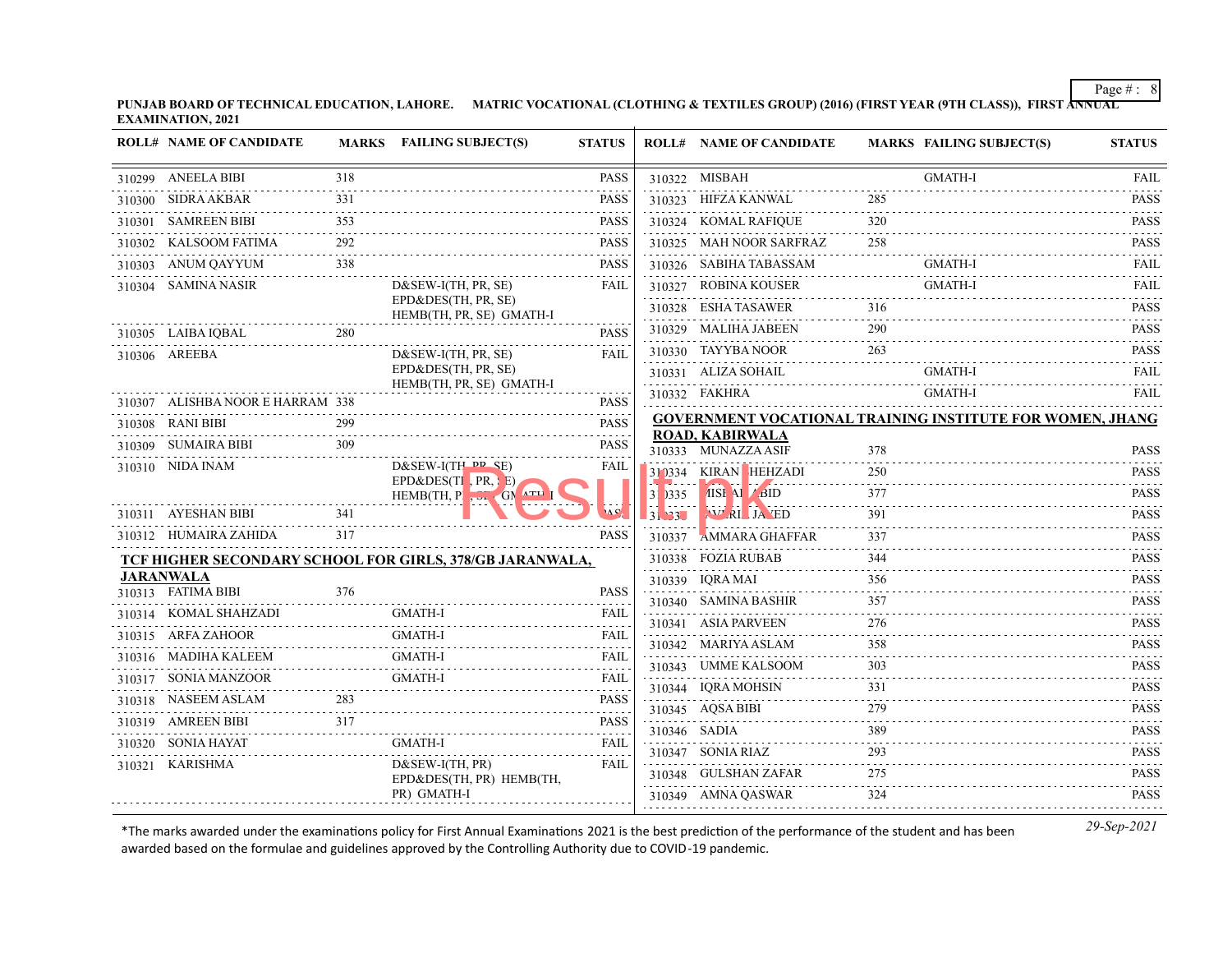**PUNJAB BOARD OF TECHNICAL EDUCATION, LAHORE. MATRIC VOCATIONAL (CLOTHING & TEXTILES GROUP) (2016) (FIRST YEAR (9TH CLASS)), FIRST ANNUAL EXAMINATION, 2021**

|             | <b>ROLL# NAME OF CANDIDATE</b>                    |     | <b>MARKS</b> FAILING SUBJECT(S)                                                        | <b>STATUS</b>              |             | <b>ROLL# NAME OF CANDIDATE</b>                                          |          | MARKS FAILING SUBJECT(S)                                   | <b>STATUS</b>                       |
|-------------|---------------------------------------------------|-----|----------------------------------------------------------------------------------------|----------------------------|-------------|-------------------------------------------------------------------------|----------|------------------------------------------------------------|-------------------------------------|
|             | 310350 AMMARA ASLAM                               | 400 |                                                                                        | PASS                       |             | 310373 GHANA TAHIR                                                      |          | <b>GMATH-I</b>                                             | FAIL                                |
|             | 310351 AYESHA SHAHID                              | 318 |                                                                                        | <b>PASS</b>                |             | 310374 SNOBER TAYYAB                                                    | 311      |                                                            | <b>PASS</b>                         |
|             | 310352 TABASSUM ZAHRA                             | 286 |                                                                                        | <b>PASS</b>                |             | 310375 AAFREEN                                                          |          |                                                            | <b>PASS</b>                         |
|             | 310353 AREEBA NASIR                               | 304 |                                                                                        | <b>PASS</b>                |             | 310376 ESHA TABSUM                                                      | 356      |                                                            | .<br><b>PASS</b>                    |
|             | 310354 SAFIA KANWAL                               | 307 |                                                                                        | <b>PASS</b>                |             | 310377 GHULAM FATIMA                                                    | 298      |                                                            | <b>PASS</b>                         |
|             |                                                   |     | <b>GOVERNMENT VOCATIONAL TRAINING INSTITUTE FOR WOMEN,</b>                             |                            |             | 310378 LUBNA QAYYUM                                                     | 344      |                                                            | <b>PASS</b>                         |
|             | <b>CHANDI MOR, KAROR LAL ESAN</b>                 |     | GMATH-I                                                                                | <b>FAIL</b>                |             | 310379 RIMSHA ABBAS                                                     | 389      |                                                            | .<br><b>PASS</b>                    |
|             | 310355 JAVERIA AASIM<br>310356 AQSA NAZIR         |     | D&SEW-I(TH, PR, SE)                                                                    |                            |             | 310380 ALEESHA ASLAM                                                    | 278      |                                                            | <b>PASS</b>                         |
|             |                                                   |     | EPD&DES(TH, PR, SE)                                                                    | FAIL                       |             | 310381 ROMESA ASHRAF                                                    | 298      |                                                            | <b>PASS</b>                         |
|             |                                                   |     | HEMB(TH, PR, SE) GMATH-I                                                               |                            |             | 310382 SUMAIRA LATIF                                                    |          | GMATH-I                                                    | <b>FAIL</b>                         |
|             | 310357 RUBINA RAMZAN                              |     | <b>GMATH-I</b>                                                                         | FAIL                       |             | 310383 NIMRA JAVED                                                      | 315      |                                                            | <b>PASS</b>                         |
|             | 310358 WAFA ZAHRA                                 |     | D&SEW-I(TH, PR, SE)<br>EPD&DES(TH, PR, SE)                                             | FAIL                       |             |                                                                         |          | <b>GOVERNMENT VOCATIONAL TRAINING INSTITUTE FOR WOMEN,</b> |                                     |
|             |                                                   |     | HEMB(TH, PR, SE) ENG-I                                                                 |                            |             | <b>BAGH-O-BAHAR ROAD, NEAR RAILWAY PHATAK, KHANPUR</b><br>310384 SABIHA |          | $D&SEW-I(PR) EPD&DES(PR)$                                  | <b>FAIL</b>                         |
|             |                                                   |     | URDU-I GMATH-I PAK.ST-I                                                                |                            |             |                                                                         |          | HEMB(PR)                                                   |                                     |
|             | <b>CHOWK, KHANEWAL</b>                            |     | <b>GOVERNMENT VOCATIONAL TRAINING INSTITUT E FOR WOMEN AWAN</b>                        |                            | 31,385      |                                                                         |          |                                                            | <b>PASS</b><br>$\omega$ is a single |
|             | 310359 SUNAINA MUKHTAR                            |     | $D&SEW-I(PR$ $EPL$ $QD$ $S(P')$                                                        | <b>FAL</b>                 | $31$ $)386$ |                                                                         |          | TE H MUKHTIAR 351                                          | <b>PASS</b>                         |
|             | 310360 SHAHZEENA ASAD                             | 309 | GMATH-I                                                                                | <b>PASS</b>                |             | 310387 MSBAH BIBI                                                       |          | <b>GMATH-I</b>                                             | <b>FAIL</b>                         |
|             | HZEENA ASAD<br>---------------------              | 304 |                                                                                        | <b>PASS</b>                |             | 310388 MUMTAZ KHUDA BUX                                                 |          | <b>GMATH-I</b>                                             | FAII.                               |
| 310361 ESHA |                                                   |     |                                                                                        |                            |             | 310389 ASMA FAREED                                                      | 343      |                                                            | <b>PASS</b>                         |
|             |                                                   |     | 310362 SAMRA SHAFIQ 396 PASS 310362 SAMRA SHAFIQ 396 PASS 310363 SANIA GMATH-I GMATH-I |                            |             | 310390 SHAHNAZ BIBI                                                     |          | GMATH-I                                                    | <b>FAIL</b>                         |
|             |                                                   | 349 |                                                                                        | <b>PASS</b>                |             | 310391 AQSA AMEER HAMZA                                                 | 251      |                                                            | <b>PASS</b>                         |
|             | 310364 BUSHRA YASMEEN<br>310365 SANA ABBAS        |     | GMATH-I                                                                                |                            |             | 310392 ALISHBA KANWAL                                                   | 297      |                                                            | <b>PASS</b>                         |
|             | 310366 ASMA BIBI                                  |     | <b>GMATH-I</b>                                                                         |                            |             | 310393 SABA TAYYAB                                                      | 313<br>. |                                                            | <b>PASS</b>                         |
|             | 3I<br>-------------------------<br>310367 KALSOOM |     | GMATH-I FAIL<br><b>GMATH-I</b>                                                         |                            |             | 310394 TASMINA RIAZ                                                     |          | $D&SEW-I(TH, PR)$                                          | <b>FAIL</b>                         |
|             |                                                   | 363 |                                                                                        | FAIL                       |             |                                                                         |          | EPD&DES(TH, PR) HEMB(TH,<br>PR) GMATH-I                    |                                     |
|             | 310368 AYESHA KHAN<br>310369 MEHREEN HAFEEZ       | 279 |                                                                                        | <b>PASS</b><br><b>PASS</b> |             | 310395 AIMAN MALIK                                                      | 333      |                                                            | <b>PASS</b>                         |
|             |                                                   | 287 |                                                                                        | <b>PASS</b>                |             | 310396 SANIA SALEEM                                                     | 304      |                                                            | <b>PASS</b>                         |
|             | 310370 MINAHIL SHAFIQ                             | 295 |                                                                                        | <b>PASS</b>                |             | 310397 FARWA IJAZ                                                       | 335      |                                                            | <b>PASS</b>                         |
|             | 310371 SOBIA                                      |     |                                                                                        |                            |             | 310398 KOMAL SULTAN                                                     | 314      |                                                            | <b>PASS</b>                         |
|             | 310372 ASIMA BIBI                                 | 373 |                                                                                        | <b>PASS</b>                |             |                                                                         |          |                                                            |                                     |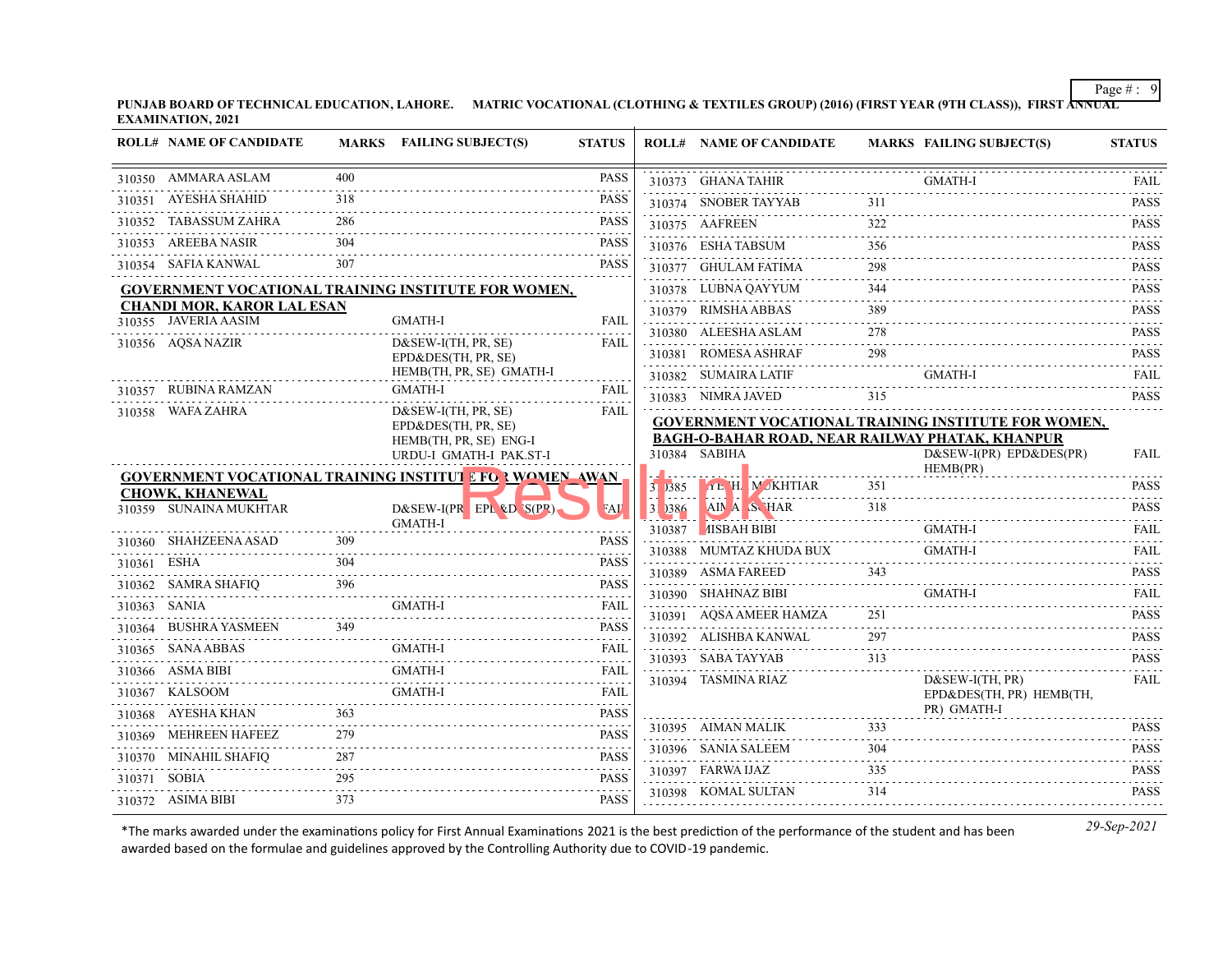**PUNJAB BOARD OF TECHNICAL EDUCATION, LAHORE. MATRIC VOCATIONAL (CLOTHING & TEXTILES GROUP) (2016) (FIRST YEAR (9TH CLASS)), FIRST ANNUAL EXAMINATION, 2021**

|                 | <b>ROLL# NAME OF CANDIDATE</b> |     | MARKS FAILING SUBJECT(S)                                       | <b>STATUS</b>    |                                                               | <b>ROLL# NAME OF CANDIDATE</b>                     |     | MARKS FAILING SUBJECT(S)                                   | <b>STATUS</b>                |
|-----------------|--------------------------------|-----|----------------------------------------------------------------|------------------|---------------------------------------------------------------|----------------------------------------------------|-----|------------------------------------------------------------|------------------------------|
|                 |                                |     | GOVERNMENT VOCATIONAL TRAINING INSTITUTE FOR WOMEN, GALI       |                  |                                                               | 310420 LAIBA TANVEER                               |     | <b>GMATH-I</b>                                             | FAIL                         |
|                 | AMIN DAR WALI, KHARIAN         |     |                                                                |                  |                                                               | 310421 NOOR NAZ                                    | 308 |                                                            | <b>PASS</b>                  |
|                 | 310399 SALIHA WAHEED           | 325 |                                                                | <b>PASS</b>      |                                                               | 310422 MAH NOOR                                    |     |                                                            | RL Fee                       |
| 310400 SARA     |                                |     | <b>GMATH-I</b>                                                 | FAIL<br>.        |                                                               | 310423 AFIFA IRSHAD                                | 260 |                                                            | <b>PASS</b>                  |
|                 | 310401 AYESHA JAVED            | 254 |                                                                | <b>PASS</b>      |                                                               | 310424 ZARA                                        |     | <b>GMATH-I</b>                                             | FAIL                         |
|                 | 310402 MARIA RAYASAT           | 277 |                                                                | <b>PASS</b><br>. |                                                               | 310425 FATIMA                                      |     | $D&SEW-I(PR) EPD&DES(PR)$                                  | .<br>FAIL                    |
|                 | 310403 ZARKA BASHEER           |     | GMATH-I                                                        | <b>FAIL</b><br>. |                                                               |                                                    |     | HEMB(PR) GMATH-I                                           |                              |
|                 | 310404 NAYAB KIRAN             |     | <b>GMATH-I</b>                                                 | FAIL             |                                                               |                                                    |     | <b>GOVERNMENT VOCATIONAL TRAINING INSTITUTE FOR WOMEN,</b> |                              |
|                 | 310405 MEHNAZ RAZZAQ           |     | $D&SEW-I(TH, PR, SE)$<br>EPD&DES(TH, PR, SE)                   | <b>FAIL</b>      |                                                               | <b>BAGHBANPURA, LAHORE</b><br>310426 NIDA IFTIKHAR | 274 |                                                            | <b>PASS</b>                  |
|                 |                                |     | HEMB(TH, PR, SE) GMATH-I                                       |                  |                                                               | 310427 MAHAM SIDDQUE                               |     | <b>GMATH-I</b>                                             | <b>FAIL</b>                  |
|                 | 310406 ANEELA ASIM 346         |     |                                                                | <b>PASS</b>      |                                                               | 310428 ANSA GHULAM MUSTAFA                         |     | <b>GMATH-I</b>                                             | FAIL                         |
|                 | 310407 NISHAT AZHAR            |     | <b>GMATH-I</b>                                                 | <b>FAIL</b><br>. |                                                               | 310429 BISMA JAVAID                                |     | <b>GMATH-I</b>                                             | <b>FAIL</b>                  |
|                 | 310408 SHAZIA BANO             |     | <b>GMATH-I</b>                                                 | FAIL             |                                                               | 310430 AMNA                                        |     | <b>GMATH-I</b>                                             | <b>FAIL</b>                  |
|                 | 310409 ZUNAIRA ASHIO           |     | GMATH-I                                                        | FAIL             |                                                               | 310431 SANIA_                                      |     | <b>GMATH-I</b>                                             | <b>FAIL</b>                  |
|                 | 310410 AROOJ FATIMA            | 265 |                                                                | PASS             |                                                               | $3.9431$ SANIA<br>$3.9432$ Man AK SP RIF           |     | GMATH-I                                                    | <b>FAIL</b>                  |
|                 | 310411 ZOYA MAZHAR             |     | <b>GMATH-I</b>                                                 | FAII             |                                                               | 31 $\bigcup$ 1433 $\bigcup$ NA 1                   | 303 |                                                            | $- - - - - -$<br><b>PASS</b> |
|                 |                                |     | TCF HIGHER SECONDARY SCHOOL FOR GIRLS, THATTHA GURMANI,        |                  | $\mathcal{L} = \mathcal{L} \mathcal{L}$ , where $\mathcal{L}$ | <b>Parties</b><br>.<br>310434 LIRAN RAFIQUE        |     | GMATH-I                                                    | <b>FAIL</b>                  |
| <b>KOT ADDU</b> | 310412 ALEEZA BIBI             |     | <b>GMATH-I</b>                                                 | <b>FAIL</b>      |                                                               | 310435 AFSHAN SAJID                                |     | $D&SEW-I(TH)$ $EPD&DES(TH)$<br>HEMB(TH) GMATH-I            | FAIL                         |
|                 | 310413 SADIA BIBI              | 267 |                                                                | <b>PASS</b>      |                                                               | 310436 DUAA AZAM                                   | 373 |                                                            | <b>PASS</b>                  |
|                 | 310414 SHEHLA ASHRAF           |     | $D&SEW-I(TH, PR, SE)$                                          | FAIL             |                                                               | 310437 TANZILA FATIMA                              |     | D&SEW-I(TH) GMATH-I                                        | <b>FAIL</b>                  |
|                 |                                |     | EPD&DES(TH, PR, SE)<br>HEMB(TH, PR, SE) GMATH-I                |                  |                                                               | 310438 AMNA SHAHZADI                               |     | EPD&DES(TH) GMATH-I                                        | <b>FAIL</b>                  |
|                 | 310415 KINZA BIBI              |     | <b>GMATH-I</b>                                                 | FAIL             |                                                               | 310439 AIZA AKRAM                                  |     |                                                            | <b>PASS</b>                  |
|                 | $310416$ SADIA RIAZ            | 292 |                                                                | <b>PASS</b>      |                                                               | 310440 RUBAB                                       |     | $D&SEW-I(TH, PR, SE)$                                      | FAIL                         |
|                 | 310417 UZMA YASEEN             |     | <b>GMATH-I</b>                                                 | <b>FAIL</b>      |                                                               |                                                    |     | EPD&DES(TH, PR, SE)<br>HEMB(TH, PR, SE) GMATH-I            |                              |
|                 | 310418 ASMA LATIF              | 271 |                                                                | <b>PASS</b>      |                                                               | 310441 MISHAL FATIMA                               |     | D&SEW-I(TH) GMATH-I                                        | FAIL                         |
|                 | 310419 RIMSHA BIBI             |     | <b>GMATH-I</b>                                                 | FAIL             |                                                               | 310442 HAFIZA HUDA AZAM                            | 382 |                                                            | <b>PASS</b>                  |
|                 |                                |     | <b>GOVERNMENT VOCATIONAL TRAINING INSTITUTE FOR WOMEN, H#3</b> |                  |                                                               | 310443 MISBAH BASHIR                               |     | <b>GMATH-I</b>                                             | FAIL                         |
| <b>LAHORE</b>   |                                |     | ST #1 MAIN AMEER-U-DIN PARK AL FAISAL TOWN, LAHORE CANTT,      |                  |                                                               |                                                    |     |                                                            |                              |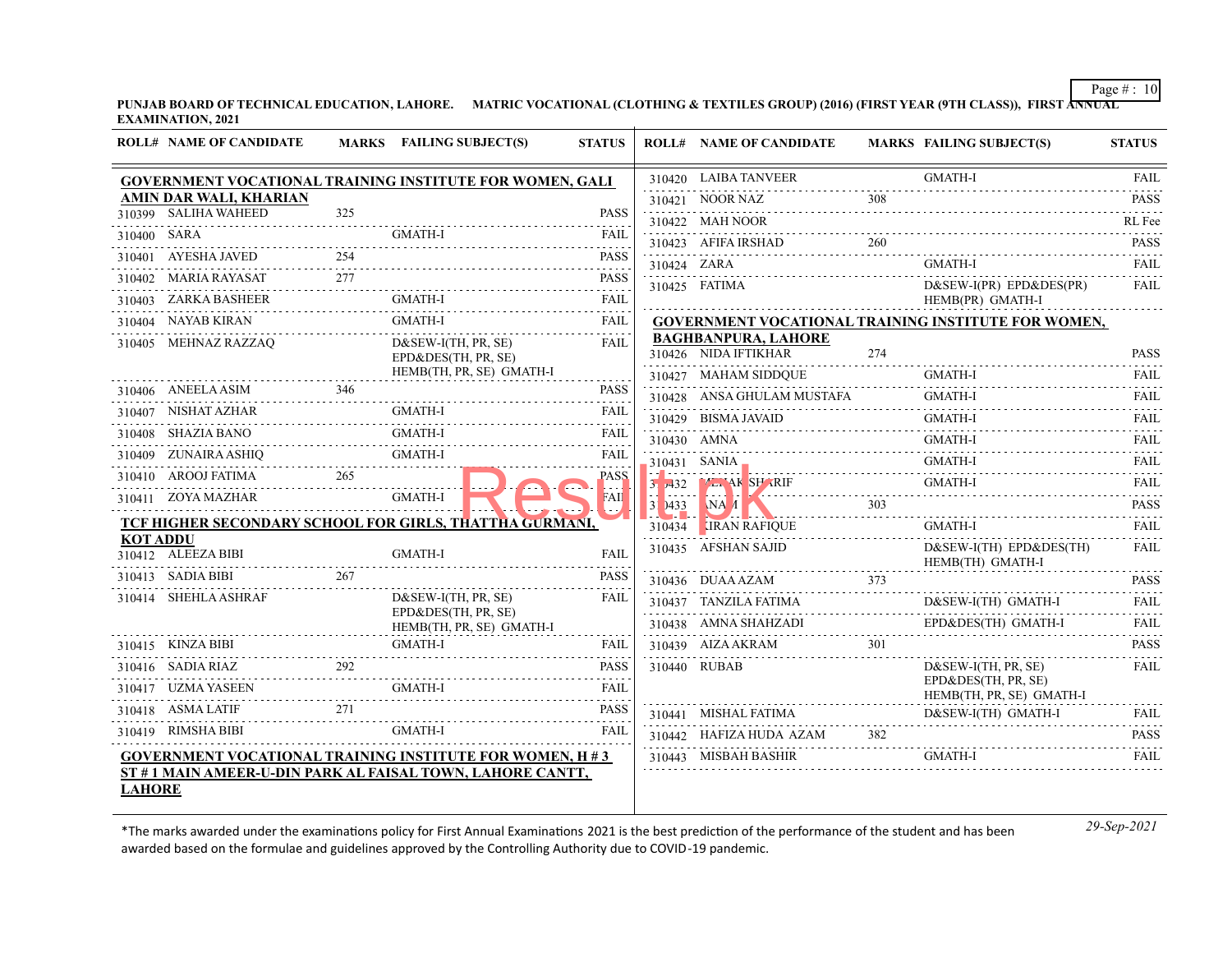**PUNJAB BOARD OF TECHNICAL EDUCATION, LAHORE. MATRIC VOCATIONAL (CLOTHING & TEXTILES GROUP) (2016) (FIRST YEAR (9TH CLASS)), FIRST ANNUAL EXAMINATION, 2021**

| <b>ROLL# NAME OF CANDIDATE</b>                                                         |      | MARKS FAILING SUBJECT(S)                         | <b>STATUS</b>   |               | <b>ROLL# NAME OF CANDIDATE</b>                  |          | <b>MARKS FAILING SUBJECT(S)</b>                                  | <b>STATUS</b>      |
|----------------------------------------------------------------------------------------|------|--------------------------------------------------|-----------------|---------------|-------------------------------------------------|----------|------------------------------------------------------------------|--------------------|
| 310444 TANIA                                                                           |      | $D&SEW-I(TH, PR, SE)$                            | <b>FAIL</b>     |               | 310468 SHAZIA ISLAM                             |          | <b>GMATH-I</b>                                                   | FAIL               |
|                                                                                        |      | EPD&DES(TH, PR, SE)<br>HEMB(TH, PR, SE) GMATH-I  |                 |               | 310469 UMM-E-HANI                               |          | <b>GMATH-I</b>                                                   | <b>FAIL</b>        |
| 310445 ADEEBA                                                                          |      | GMATH-I                                          | <b>FAIL</b>     |               | 310470 JAVERIA                                  | 358      |                                                                  | <b>PASS</b>        |
| 310446 ASMA YASEEN                                                                     |      | <b>GMATH-I</b>                                   | <b>FAIL</b>     |               | 310471 TEHMINA BIBI                             | 266      |                                                                  | <b>PASS</b>        |
| 310447 SHEEZA                                                                          |      | <b>GMATH-I</b>                                   | <b>FAIL</b>     |               | 310472 MAHRUKH                                  | 325      |                                                                  | <b>PASS</b>        |
| 310448 SAMINA BIBI                                                                     |      | $D&SEW-I(TH, PR, SE)$                            | <b>FAIL</b>     |               | 310473 BISMA YOUNAS                             | 331      |                                                                  | <b>PASS</b>        |
|                                                                                        |      | EPD&DES(TH, PR, SE)                              |                 |               | 310474 AMNA SHEHZADI                            | 308      |                                                                  | <b>PASS</b><br>.   |
| 310449 SONIA AMEEN                                                                     |      | HEMB(TH, PR, SE) GMATH-I<br><b>ENG-I GMATH-I</b> | FAIL(No Chance) |               | 310475 FARAH                                    | 267      |                                                                  | <b>PASS</b>        |
|                                                                                        |      |                                                  |                 |               | 310476 ALIYA BOOTA                              | 298      |                                                                  | <b>PASS</b><br>.   |
| <b>GOVERNMENT VOCATIONAL TRAINING INSTITUTE FOR WOMEN, AWAN</b><br><b>TOWN, LAHORE</b> |      |                                                  |                 |               | 310477 AYESHA IMRAN                             | 374      |                                                                  | <b>PASS</b>        |
| 310450 SEHAR KAMAL                                                                     |      | GMATH-I                                          | <b>FAIL</b>     |               | 310478 NIMRA RAFIQ                              | 315      |                                                                  | <b>PASS</b>        |
| 310451 SANEHA                                                                          |      |                                                  | <b>ABSENT</b>   |               | 310479 MARIA                                    | 332<br>. |                                                                  | <b>PASS</b>        |
| TCF HIGHER SECONDARY SCHOOL FOR GIRLS, RORANWALA (LODHER)                              |      |                                                  |                 |               | 310480 FARAH                                    | 284      |                                                                  | <b>PASS</b>        |
| <b>BADIAN ROAD,, LAHORE</b>                                                            |      |                                                  |                 |               | 310481 SANA SHARIF                              |          | <b>GMATH-I</b>                                                   | <b>FAIL</b><br>.   |
| 310452 AIMAN                                                                           |      | <b>GMATH-I</b>                                   | FAIL            |               | 3 <sup>1</sup> 1482 PICHA<br><b>FILLE 4. V.</b> |          | .<br>GMATH-I                                                     | FAIL               |
| 310453 MUSKAN                                                                          |      | <b>GMATH-I</b>                                   | FAH             |               |                                                 |          | <b>T CF HI GHE R SE CONDARY SCHOOL FOR GIRLS, MINHALA KALAN,</b> |                    |
| 310454 WANIZA                                                                          |      | <b>GMATH-I</b>                                   |                 | <b>LAHOIE</b> |                                                 |          |                                                                  |                    |
| 310455 SHAISTA                                                                         | 281  |                                                  | <b>PASS</b>     | 310483 AQSA   |                                                 |          | $D&SEW-I(TH)$                                                    | <b>FAIL</b>        |
| 310456 SANIA AMJAD                                                                     | 330  |                                                  | <b>PASS</b>     |               | 310484 SANIA JAMIL                              |          | $D&SEW-I(TH)$                                                    | <b>FAIL</b>        |
| 310457 SABA                                                                            |      | <b>GMATH-I</b>                                   | FAIL            |               | 310485 MUSKAN SARDAR                            |          | D&SEW-I(TH) GMATH-I                                              | FAIL               |
| 310458 NIDA                                                                            |      | <b>GMATH-I</b>                                   | FAIL            |               | 310486 SEHRISH SARFRAZ                          |          | $D&SEW-I(TH)$                                                    | <b>FAIL</b>        |
| 310459 BISMA SHEHZADI                                                                  |      | <b>GMATH-I</b>                                   | FAIL            |               | 310487 MAHREEN                                  |          | $D&SEW-I(TH, PR, SE)$<br>EPD&DES(TH, PR, SE)                     | <b>FAIL</b>        |
| 310460 KHANSA                                                                          | 2.77 |                                                  | <b>PASS</b>     |               |                                                 |          | HEMB(TH, PR, SE) GMATH-I                                         |                    |
| 310461 AYESHA RAMZAN                                                                   |      |                                                  | <b>PASS</b>     |               | 310488 FAIZA KANWAL                             |          | $D&SEW-I(TH)$                                                    | FAIL.<br>1.1.1.1.1 |
| 310462 MARIA BIBI                                                                      |      | <b>GMATH-I</b>                                   | FAIL            |               | 310489 AYESHA                                   |          | $D&SEW-I(TH)$                                                    | FAIL               |
| 310463 ANEESA                                                                          | 308  |                                                  | <b>PASS</b>     |               | 310490 JANNAT ALISHBA                           |          | $D&SEW-I(TH)$                                                    | <b>FAIL</b>        |
| 310464 NADIA SHAFIQUE                                                                  | 397  |                                                  | <b>PASS</b>     |               | 310491 ANMOL SHAHZADI                           |          | D&SEW-I(TH)                                                      | <b>FAIL</b>        |
| 310465 ALISHBA                                                                         | 357  |                                                  | <b>PASS</b>     |               | 310492 FATIMA TARIQ                             |          | $D&SEW-I(TH)$                                                    | FAIL               |
| 310466 ARBAB                                                                           | 286  |                                                  | <b>PASS</b>     |               | 310493 AMNA SHABEER                             |          | $D&SEW-I(TH)$                                                    | <b>FAIL</b>        |
| 310467 TARAB IMRAN                                                                     | 318  |                                                  | <b>PASS</b>     |               | 310494 JAVERIA BUTT                             |          | D&SEW-I(TH) GMATH-I                                              | FAIL               |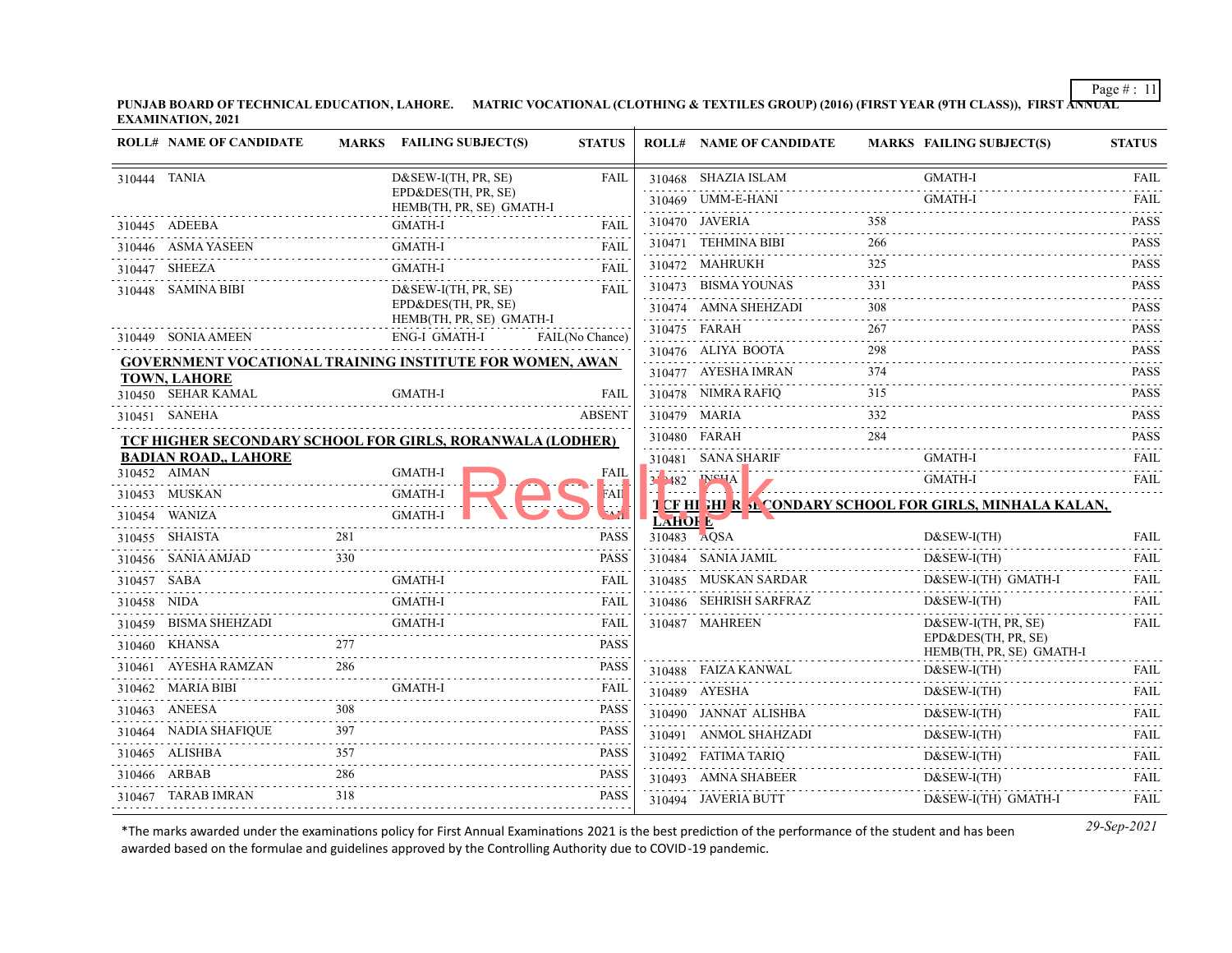**PUNJAB BOARD OF TECHNICAL EDUCATION, LAHORE. MATRIC VOCATIONAL (CLOTHING & TEXTILES GROUP) (2016) (FIRST YEAR (9TH CLASS)), FIRST ANNUAL EXAMINATION, 2021**

|              | <b>ROLL# NAME OF CANDIDATE</b>                              |            | <b>MARKS</b> FAILING SUBJECT(S)   | <b>STATUS</b>              |               | <b>ROLL# NAME OF CANDIDATE</b>                                                                                                                                                                                                                                                                                         |     | <b>MARKS FAILING SUBJECT(S)</b>                                 | <b>STATUS</b>       |
|--------------|-------------------------------------------------------------|------------|-----------------------------------|----------------------------|---------------|------------------------------------------------------------------------------------------------------------------------------------------------------------------------------------------------------------------------------------------------------------------------------------------------------------------------|-----|-----------------------------------------------------------------|---------------------|
|              | 310495 HINA ASHRAF                                          |            | D&SEW-I(TH)                       | <b>FAIL</b>                | 310523 LAIBA  |                                                                                                                                                                                                                                                                                                                        |     | <b>GMATH-I</b>                                                  | <b>FAIL</b>         |
|              | 310496 MUBSHARA                                             |            | $D&SEW-I(TH)$                     | <b>FAIL</b>                | 310524 ANSA   |                                                                                                                                                                                                                                                                                                                        |     | <b>GMATH-I</b>                                                  | <b>FAIL</b>         |
| 310497 SANIA |                                                             |            | .<br>D&SEW-I(TH)                  | <b>FAIL</b>                |               |                                                                                                                                                                                                                                                                                                                        |     | GOVERNMENT VOCATIONAL INSTITUTE FOR WOMEN, HATI MOTON           |                     |
|              | 310498 SANA ASHRAF                                          |            | $D&SEW-I(TH)$                     | <b>FAIL</b>                |               | MULL, LODHRAN                                                                                                                                                                                                                                                                                                          |     |                                                                 |                     |
|              | 310499 JAVERIA YOUNAS                                       |            | $D&SEW-I(TH)$<br>D&SEW-I(TH) FAIL | FAIL                       |               | 310525 IQRA BIBI<br>310526 SONIA                                                                                                                                                                                                                                                                                       | 305 | <b>GMATH-I</b>                                                  | FAIL<br><b>PASS</b> |
|              | 310500 SEEMA                                                |            | $D&SEW-I(TH)$                     | FAIL                       |               |                                                                                                                                                                                                                                                                                                                        | 309 |                                                                 | <b>PASS</b>         |
|              | 310501 ALISHBA                                              |            | $D&SEW-I(TH)$                     | FAIL                       |               | 310527 FARAH<br>310528 QURAT UL AIN                                                                                                                                                                                                                                                                                    |     | GMATH-I                                                         | <b>FAIL</b>         |
|              | 310502 AREEBA                                               |            | D&SEW-I(TH)                       | <b>FAIL</b>                |               | 310529 AQSA ISMAIL                                                                                                                                                                                                                                                                                                     |     | <b>GMATH-I</b>                                                  | <b>FAIL</b>         |
|              | 310503 ALISAH                                               |            | $D&SEW-I(TH)$                     | FAIL                       |               |                                                                                                                                                                                                                                                                                                                        |     |                                                                 |                     |
|              | 310504 TAYAB RIAZ                                           |            |                                   | <b>ABSENT</b>              |               | <b>ROAD, LODHRAN</b>                                                                                                                                                                                                                                                                                                   |     | <b>GOVERNMENT VOCATIONAL TRAINING INSTITUTE FOR WOMEN, DC</b>   |                     |
|              | TCF SECONDARY SCHOOL FOR GIRLS, VILLAGE AWAN DHAI WALA NEAR |            |                                   |                            |               | 310530 SONIA BATOOL                                                                                                                                                                                                                                                                                                    | 318 |                                                                 | <b>PASS</b>         |
|              | <b>BATAPUR JALLO MORE, LAHORE</b>                           |            |                                   |                            |               | 310531 SUMAIRA ASLAM                                                                                                                                                                                                                                                                                                   | 250 |                                                                 | <b>PASS</b>         |
|              | 310505 ALISHBA ASHRAF                                       | 331        |                                   | <b>PASS</b>                |               | 310532 KALSOOM BIBI                                                                                                                                                                                                                                                                                                    | 264 |                                                                 | <b>PASS</b>         |
|              | 310506 AYESHA YOUNIS                                        | 324        |                                   | <b>PASS</b>                |               | 310533 HASEENA ASLAM                                                                                                                                                                                                                                                                                                   |     | <b>GMATH-I</b>                                                  | <b>FAIL</b>         |
|              | 310507 AMINA BIBI                                           | 299        |                                   | <b>PASS</b>                |               | $3.534$ $A \times E$ L/ASLAM                                                                                                                                                                                                                                                                                           | 249 |                                                                 | <b>PASS</b>         |
|              | 310508 KALSOOM                                              | 279<br>273 |                                   | AS!                        |               | $\frac{1}{3}$ $\frac{1}{2535}$ $\frac{1}{2}$ $\frac{1}{2}$ $\frac{1}{2}$ $\frac{1}{2}$ $\frac{1}{2}$ $\frac{1}{2}$ $\frac{1}{2}$ $\frac{1}{2}$ $\frac{1}{2}$ $\frac{1}{2}$ $\frac{1}{2}$ $\frac{1}{2}$ $\frac{1}{2}$ $\frac{1}{2}$ $\frac{1}{2}$ $\frac{1}{2}$ $\frac{1}{2}$ $\frac{1}{2}$ $\frac{1}{2}$ $\frac{1}{2}$ | 279 |                                                                 | <b>PASS</b>         |
|              | 310509 MAFIA                                                |            |                                   |                            |               | 310536 HABANA AMEER                                                                                                                                                                                                                                                                                                    |     | D&SEW-I(PR) GMATH-I                                             | FAIL                |
|              | 310510 MEHNAZ EJAZ                                          | 309        |                                   | <b>PASS</b>                |               | 310537 TEHMINA KHADIM                                                                                                                                                                                                                                                                                                  |     | URDU-I                                                          | <b>FAIL</b>         |
|              | 310511 MUSKAN<br>310512 FATIMA NOOR BHATTI                  | 312        |                                   | <b>PASS</b><br><b>PASS</b> |               |                                                                                                                                                                                                                                                                                                                        |     | <b>GOVERNMENT VOCATIONAL TRAINING INSTITUTE FOR WOMEN, NEAR</b> |                     |
|              |                                                             | 365        |                                   | .                          |               | <b>MARKET MELSI, MAILSI</b>                                                                                                                                                                                                                                                                                            |     |                                                                 |                     |
|              | 310513 ANISHA                                               |            | <b>GMATH-I</b>                    | <b>PASS</b>                |               | 310538 AREEJ UROOJ                                                                                                                                                                                                                                                                                                     | 350 |                                                                 | <b>PASS</b>         |
|              | 310514 SHAMSHA SALEEM<br>310515 SHAMAN                      |            | <b>GMATH-I</b>                    | FAIL<br>FAIL               |               | 310539 MUBARA LIAOAT                                                                                                                                                                                                                                                                                                   | 326 |                                                                 | <b>PASS</b>         |
|              |                                                             | 357        |                                   |                            |               | 310540 UZMA PARVEEN                                                                                                                                                                                                                                                                                                    | 330 |                                                                 | <b>PASS</b>         |
|              | 310516 SADIA MUNIR<br>310517 TAYYABA BIBI                   | 280        |                                   | PASS<br><b>PASS</b>        |               | 310541 MARYAM FATIMA                                                                                                                                                                                                                                                                                                   | 302 |                                                                 | <b>PASS</b>         |
|              | 310518 SANIA BIBI                                           |            | <b>GMATH-I</b>                    |                            |               | 310542 AYESHA FATIMA                                                                                                                                                                                                                                                                                                   | 327 |                                                                 | <b>PASS</b>         |
|              | 310519 LAIBA BIBI                                           |            |                                   | FAIL<br><b>PASS</b>        |               | 310543 IQRA ARSHAD                                                                                                                                                                                                                                                                                                     |     |                                                                 | <b>ABSENT</b>       |
|              | 310520 MAHNOOR                                              | 319        |                                   | <b>PASS</b>                |               |                                                                                                                                                                                                                                                                                                                        |     | <b>GOVERNMENT VOCATIONAL TRAINING INSTITUTE FOR WOMEN,</b>      |                     |
|              | 310521 ANEEBA                                               | 281        |                                   | <b>PASS</b>                | <b>CHANNU</b> |                                                                                                                                                                                                                                                                                                                        |     | JINNAH TOWN, STREET NO4, NEAR HOLYFLOWERS SCHOOL, MIAN          |                     |
|              | 310522 AREENA                                               | 309        |                                   | <b>PASS</b>                | 310544 SANA   |                                                                                                                                                                                                                                                                                                                        | 356 |                                                                 | <b>PASS</b>         |
|              |                                                             |            |                                   |                            |               |                                                                                                                                                                                                                                                                                                                        |     |                                                                 |                     |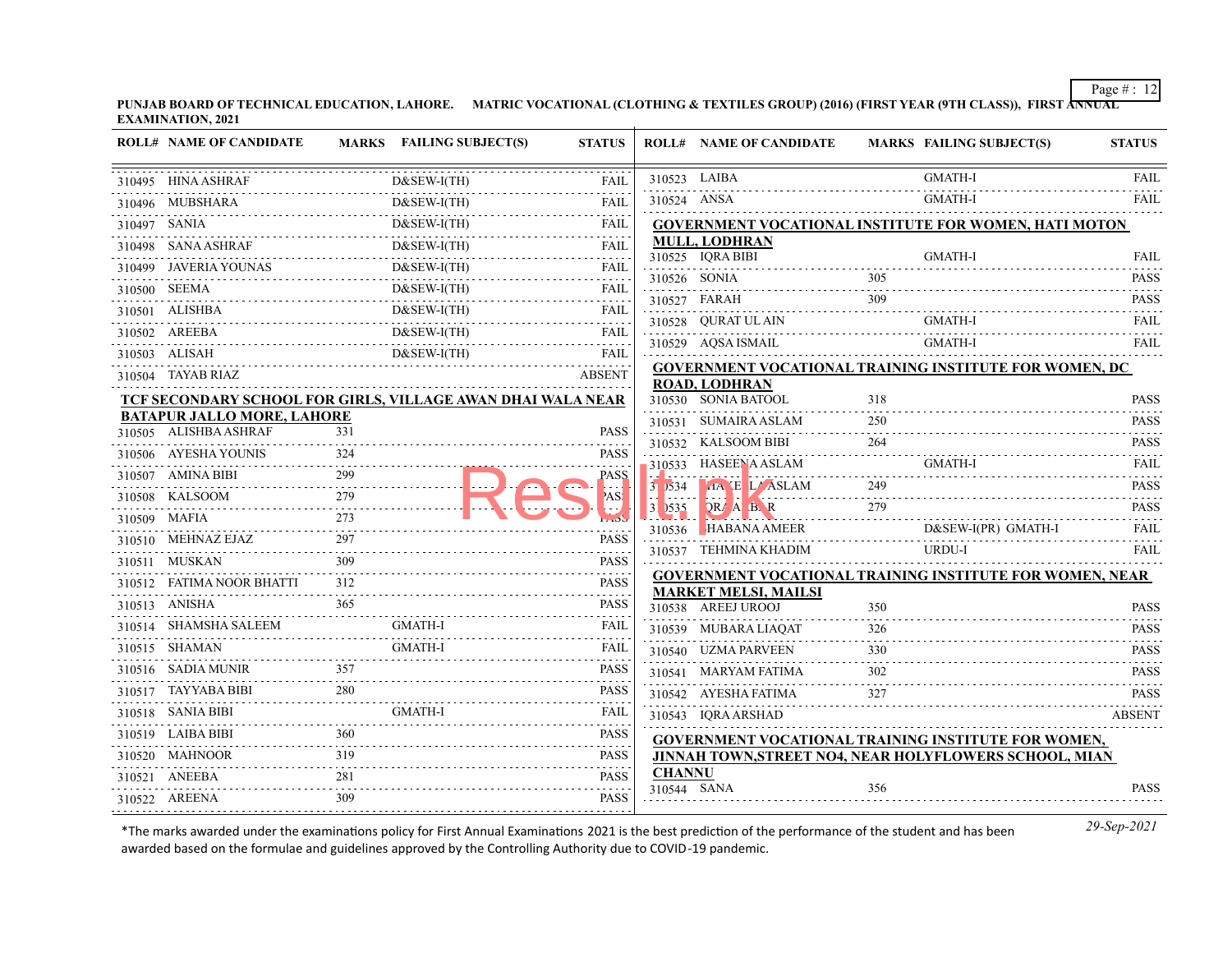**PUNJAB BOARD OF TECHNICAL EDUCATION, LAHORE. MATRIC VOCATIONAL (CLOTHING & TEXTILES GROUP) (2016) (FIRST YEAR (9TH CLASS)), FIRST ANNUAL EXAMINATION, 2021**

|              | <b>ROLL# NAME OF CANDIDATE</b> |     | MARKS FAILING SUBJECT(S)                                     | <b>STATUS</b>                          |             | <b>ROLL# NAME OF CANDIDATE</b>                               |     | <b>MARKS FAILING SUBJECT(S)</b>                                  | <b>STATUS</b>                  |
|--------------|--------------------------------|-----|--------------------------------------------------------------|----------------------------------------|-------------|--------------------------------------------------------------|-----|------------------------------------------------------------------|--------------------------------|
| 310545 SANIA |                                |     | <b>GMATH-I</b>                                               | <b>FAIL</b>                            |             | 310568 SONIA TANVEER                                         |     | $D&SEW-I(TH, PR)$                                                | <b>FAIL</b>                    |
|              | 310546 FAKHRA BASHIR           |     | <b>GMATH-I</b>                                               | <b>FAIL</b>                            |             |                                                              |     | EPD&DES(TH, PR) HEMB(TH,<br>PR) GMATH-I                          |                                |
|              | 310547 SANA SHAMOUN            |     | <b>GMATH-I</b>                                               | <b>FAIL</b><br>$\sim 100$ km s $^{-1}$ |             |                                                              |     | <b>GOVERNMENT VOCATIONAL TRAINING INSTITUTE FOR WOMEN, QASIM</b> |                                |
|              | 310548 GULSHAN PARVEEN         | 255 |                                                              | <b>PASS</b>                            |             | PUR COLONY, MULTAN                                           |     |                                                                  |                                |
|              | 310549 AMNA KHALID             |     | $D&SEW-I(TH, PR, SE)$                                        | FAIL                                   |             | 310569 FATIMA IRSHAD                                         |     | <b>GMATH-I</b>                                                   | <b>FAIL</b>                    |
|              |                                |     | EPD&DES(TH, PR, SE)<br>HEMB(TH, PR, SE) GMATH-I              |                                        |             | 310570 KAYINAT ASIF                                          | 283 |                                                                  | <b>PASS</b>                    |
|              | 310550 NIMRA SHABEER           | 335 |                                                              | <b>PASS</b>                            |             | 310571 FATIMA BIBI                                           | 267 |                                                                  | <b>PASS</b><br>.               |
| 310551 HIFZA |                                |     | $D&SEW-I(TH, PR, SE)$                                        | FAIL                                   |             | 310572 UZMA SAIF                                             | 300 |                                                                  | <b>PASS</b>                    |
|              |                                |     | EPD&DES(TH, PR, SE)                                          |                                        |             | 310573 SUNDAS BUKHARI                                        |     | GMATH-I                                                          | FAII.<br>.                     |
|              | 310552 LUBNA PARVEEN           |     | HEMB(TH, PR, SE) GMATH-I<br>GMATH-I                          | <b>FAIL</b>                            |             | 310574 NOOR-UL- SABA                                         | 243 |                                                                  | <b>PASS</b>                    |
| 310553 IQRA  |                                |     | <b>GMATH-I</b>                                               | <b>FAIL</b>                            |             | 310575 RASHIDA                                               |     | <b>GMATH-I</b>                                                   | FAIL<br>$\omega$ is a graph.   |
|              | 310554 REMSHA ASHRAF           |     | $D&SEW-I(TH, PR, SE)$                                        | FAIL                                   |             | 310576 ALEZA TABASM                                          | 287 |                                                                  | <b>PASS</b>                    |
|              |                                |     | EPD&DES(TH, PR, SE)                                          |                                        | 310577 IRSA |                                                              | 288 |                                                                  | <b>PASS</b>                    |
|              |                                |     | HEMB(TH, PR, SE) GMATH-I                                     |                                        |             | 310578 NIDA IQBAL                                            | 287 |                                                                  | <b>PASS</b><br>والمالم لمالمان |
|              | 310555 HUMA MAQSOOD            |     | $HEMB(TH)$ $\left(\begin{array}{c} 1 \ 1 \end{array}\right)$ | FAIL                                   |             | 3 579 SAIMA QBAL                                             |     | $D&SEW-I(TH, PR)$                                                | <b>FAIL</b>                    |
|              | 310556 MAMOONA ZAHID RANA 306  |     |                                                              | AS!                                    |             |                                                              |     | EPD&DES(TH, PR) HEMB(TH,<br>PR) GMATH-I                          |                                |
|              |                                |     | <b>GOVERNMENT VOCATIONAL TRAINING INSTITUTE FOR WORLER.</b>  |                                        | 310580      | <b>HEHREEN FARMAN</b>                                        |     | <b>GMATH-I</b>                                                   | <b>FAIL</b>                    |
|              | 310557 MARIA HASSAN            | 364 | AL-HAYAT LODGE, PIRZADA COLONY BY PASS ROAD, MINCHINABAD     | <b>PASS</b>                            |             | 310581 TABINDA SHABBIR                                       |     |                                                                  | .<br>FAII.                     |
|              | 310558 SADIA PARVEEN           | 340 |                                                              | <b>PASS</b>                            |             | 310582 SAHAR AZAM                                            | 305 |                                                                  | <b>PASS</b>                    |
|              | 310559 MARYAM NADEEM           | 295 |                                                              | <b>PASS</b>                            | 310583 FIZA |                                                              |     | <b>GMATH-I</b>                                                   | <b>FAIL</b>                    |
|              | 310560 SHAHIDA NAZIR           |     | <b>GMATH-I</b>                                               | <b>FAIL</b>                            |             | 310584 AFSHEEN GHULAM                                        |     | <b>GMATH-I</b>                                                   | <b>FAIL</b>                    |
|              | 310561 SHUMAILA ASHRAF         | 341 |                                                              | <b>PASS</b>                            |             | 310585 PALWASHA                                              |     |                                                                  | .<br><b>PASS</b>               |
|              | 310562 UMM-E-KALSOOM           |     | $D&SEW-I(TH, PR)$                                            | FAII.                                  |             | 310586 SOBIA SALEEM                                          |     | GMATH-I                                                          | <b>FAIL</b>                    |
|              |                                |     | EPD&DES(TH, PR) HEMB(TH,<br>PR) GMATH-I                      |                                        |             | 310587 MALAIKA NASEER                                        |     | <b>GMATH-I</b>                                                   | <b>FAIL</b>                    |
|              | 310563 REHANA HAFEEZ           |     | <b>GMATH-I</b>                                               | <b>FAIL</b>                            |             | 310588 AQSA NADEEM                                           |     | <b>GMATH-I</b>                                                   | <b>FAIL</b><br>1.1.1.1.1.1     |
|              | 310564 AQSA ASHRAF             |     | HEMB(TH)                                                     | <b>FAIL</b>                            |             | 310589 ALEEZA FATIMA                                         | 306 |                                                                  | <b>PASS</b>                    |
|              | 310565 AMNA MUHAMMAD YAR 334   |     |                                                              | <b>PASS</b>                            |             |                                                              |     | <b>GOVERNMENT VOCATIONAL TRAINING INSTITUTE FOR WOMEN, RICH</b>  |                                |
|              | 310566 NASEEM BIBI             | 329 |                                                              | <b>PASS</b>                            |             | <b>BELL ROAD KASHMIR POINT, MURREE</b><br>310590 HAJRA FARIS | 260 |                                                                  | PASS                           |
|              | 310567 LAIBA NADEEM            | 325 |                                                              | <b>PASS</b>                            |             | 310591 AYESHA FIDA                                           |     | <b>GMATH-I</b>                                                   | <b>FAIL</b>                    |
|              |                                |     |                                                              |                                        |             |                                                              |     |                                                                  |                                |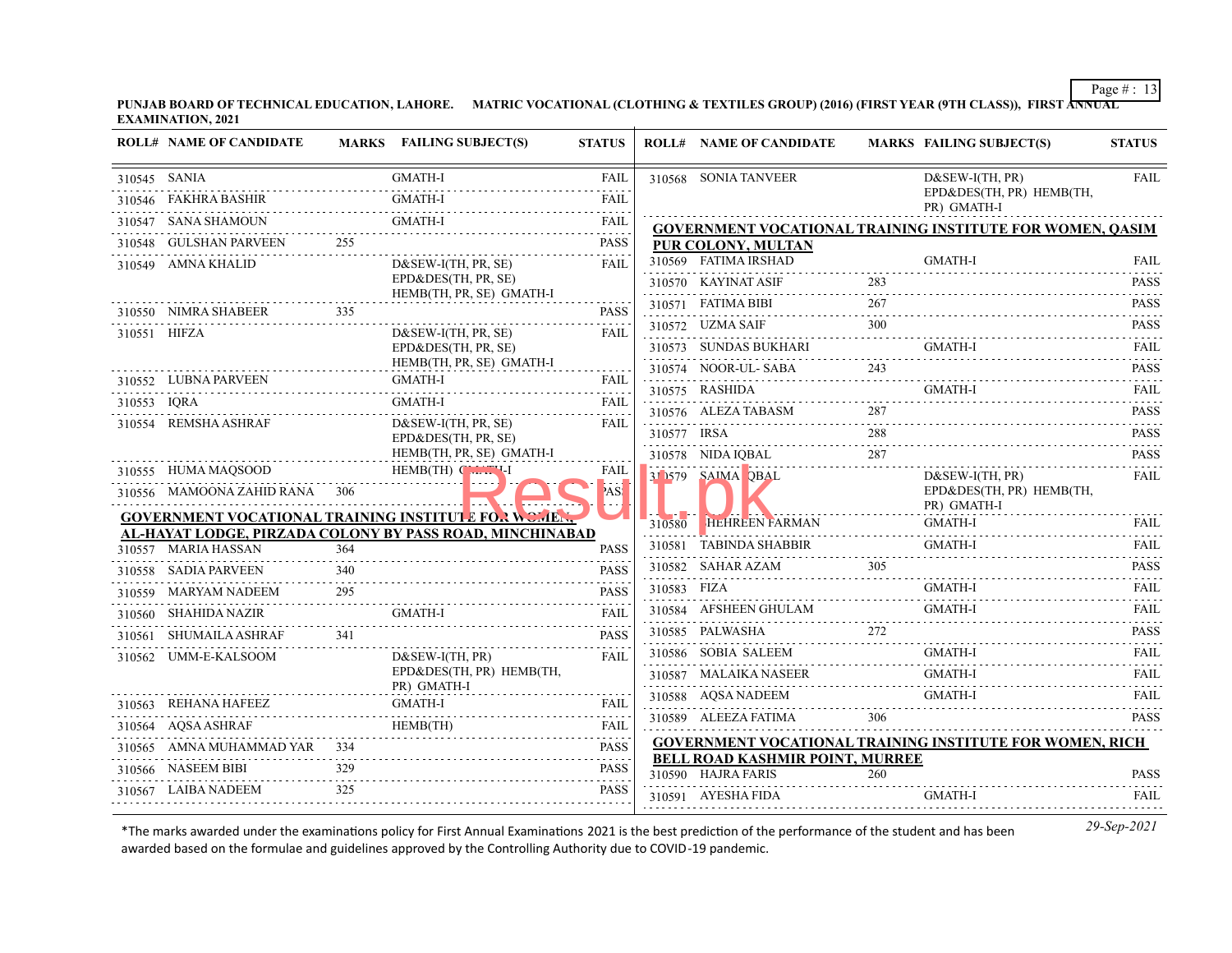**PUNJAB BOARD OF TECHNICAL EDUCATION, LAHORE. MATRIC VOCATIONAL (CLOTHING & TEXTILES GROUP) (2016) (FIRST YEAR (9TH CLASS)), FIRST ANNUAL EXAMINATION, 2021**

|        | <b>ROLL# NAME OF CANDIDATE</b>                                    |     | MARKS FAILING SUBJECT(S)                            | <b>STATUS</b>    |            | <b>ROLL# NAME OF CANDIDATE</b>                       |     | <b>MARKS FAILING SUBJECT(S)</b>                 | <b>STATUS</b>    |
|--------|-------------------------------------------------------------------|-----|-----------------------------------------------------|------------------|------------|------------------------------------------------------|-----|-------------------------------------------------|------------------|
|        | 310592 MEHWISH BIBI                                               |     | <b>GMATH-I</b>                                      | <b>FAIL</b>      |            | 310619 KIREN REHAN                                   | 314 |                                                 | PASS             |
|        | 310593 MIDHAT GUL                                                 |     | <b>GMATH-I</b>                                      | <b>FAIL</b>      |            | 310620 FARISHA SHABBIR                               | 311 |                                                 | <b>PASS</b>      |
|        | 310594 AREEBA ISTAFAZ                                             |     | <b>GMATH-I</b>                                      | FAIL             |            | 310621 SEHRISH GUL                                   | 287 |                                                 | <b>PASS</b>      |
|        | 310595 MUNAZA PERVAIZ                                             |     | <b>GMATH-I</b>                                      | FAIL             |            | 310622 MEHWISH                                       | 279 |                                                 | <b>PASS</b>      |
|        | 310596 SONIYA ZAFAR                                               |     | <b>GMATH-I</b><br>.                                 | <b>FAIL</b>      |            | 310623 BUSHRA BIBI                                   | 302 |                                                 | <b>PASS</b>      |
|        | 310597 MAHNOOR RAMZAN                                             |     | <b>GMATH-I</b><br>.                                 | FAIL             |            | 310624 MALIKA TASADAQ                                |     | ENG-I                                           | FAIL(No Chance)  |
|        | 310598 ARZO WAHEED                                                |     | <b>GMATH-I</b>                                      | FAIL             |            | GOVERNMENT VOCATIONAL TRAINING INSTITUTE FOR WOMEN,, |     |                                                 |                  |
|        | 310599 SABAHAT TALIB                                              |     | <b>GMATH-I</b>                                      | <b>FAIL</b>      |            | <b>NAUSHERA VIRKAN</b>                               |     |                                                 |                  |
|        | 310600 MEHWISH RAMZAN                                             |     | <b>GMATH-I</b>                                      | <b>FAIL</b>      |            | 310625 MEHREEN SHEHZADI                              |     | <b>GMATH-I</b>                                  | <b>FAIL</b>      |
|        | 310601 SABA ZAHIR                                                 |     | <b>GMATH-I</b>                                      | <b>FAIL</b>      |            | 310626 AYESHA AFZAL                                  |     | <b>GMATH-I</b>                                  | <b>FAIL</b>      |
|        | 310602 SEELA ARBAB                                                |     | <b>GMATH-I</b>                                      | FAII.            |            | 310627 PARYANKA ABBAS                                |     | <b>GMATH-I</b>                                  | <b>FAIL</b>      |
|        | 310603 SONEELA                                                    | 240 |                                                     | <b>PASS</b>      |            | 310628 MOBEEN                                        |     | $D&SEW-I(TH, PR, SE)$<br>EPD&DES(TH, PR, SE)    | <b>FAIL</b>      |
|        | 310604 MARYUM BASHIR                                              |     | <b>GMATH-I</b>                                      | <b>FAIL</b>      |            |                                                      |     | HEMB(TH, PR, SE) GMATH-I                        |                  |
|        | 310605 SAREENA BIBI                                               | 244 |                                                     | <b>PASS</b>      |            | 310629 MEHNAZ YASEEN                                 |     | $D&SEW-I(TH, PR, SE)$                           | <b>FAIL</b>      |
|        | 310606 ISMA BIBI                                                  |     | GMATH-I                                             | FAII             |            |                                                      |     | EPD&DES(TH, PR, SE)<br>HEMB(TH, PR, SE) GMATH-I |                  |
|        | 310607 MARIA WASTI                                                |     | <b>GMATH-I</b><br><u>.</u>                          | ŦАII             | $31\,0630$ | AIR \                                                | 305 |                                                 | <b>PASS</b>      |
|        | 310608 UZMA ATEEQ ABBASI                                          |     | <b>GMATH-I</b>                                      | FAIL             | 310631     | ABAHAT FATIMA BUKHARI                                |     | <b>GMATH-I</b>                                  | FAIL             |
|        | 310609 EISHA DILDAR                                               |     | <b>GMATH-I</b>                                      | <b>FAII</b>      |            | 310632 AYESHA SAMAN                                  |     | <b>GMATH-I</b>                                  | <b>FAIL</b>      |
|        |                                                                   |     | GOVERNMENT VOCATIONAL TRAINING INSTITUTE FOR WOMEN, |                  |            | 310633 RABIA AFZAL                                   |     | <b>GMATH-I</b>                                  | <b>FAIL</b>      |
|        | MOHALLAH ABBAS NAGAR NATT STREET, NAROWAL<br>310610 IQRA SHAHZADI | 251 |                                                     | <b>PASS</b>      |            | 310634 TAHSEEN KANWAL                                |     | <b>GMATH-I</b>                                  | FAIL             |
| 310611 | <b>HASEENA MAEEN</b>                                              | 261 |                                                     | <b>PASS</b>      |            | 310635 ZAINAB ARSHAD                                 |     | GMATH-I                                         | <b>FAIL</b>      |
| 310612 | NOOR FATIMA                                                       | 316 |                                                     | <b>PASS</b>      |            | 310636 SAMRA RAMZAN                                  |     | D&SEW-I(TH, PR, SE)                             | <b>FAIL</b>      |
|        | 310613 SANA NOREEN                                                |     | <b>GMATH-I</b>                                      | FAIL             |            |                                                      |     | EPD&DES(TH, PR, SE)<br>HEMB(TH, PR, SE) GMATH-I |                  |
|        | 310614 IQRA BIBI                                                  |     | $D&SEW-I(TH, PR)$                                   | <b>FAIL</b>      |            | 310637 SAMIA SARWAR                                  |     | <b>GMATH-I</b>                                  | FAIL             |
|        |                                                                   |     | EPD&DES(TH, PR) HEMB(TH,                            |                  |            | 310638 MUBEEN                                        |     | <b>GMATH-I</b>                                  | <b>FAIL</b>      |
|        |                                                                   |     | PR) GMATH-I                                         |                  |            | 310639 ZAREESHA JAVED                                |     | <b>GMATH-I</b>                                  | FAIL             |
|        | 310615 SHUMAILA BIBI                                              | 253 |                                                     | <b>PASS</b><br>. |            | 310640 QURQT UL AIN                                  |     | <b>GMATH-I</b>                                  | FAIL             |
|        | 310616 RAZIA PARVEEN                                              | 256 |                                                     | <b>PASS</b>      |            | 310641 ZAINB FATIMA BUKHARI                          |     | <b>GMATH-I</b>                                  | <b>FAIL</b>      |
|        | 310617 RAZIA                                                      | 253 |                                                     | <b>PASS</b>      |            | 310642 AYESHA                                        |     | <b>GMATH-I</b>                                  | .<br><b>FAIL</b> |
|        | 310618 DIL NAZ                                                    | 299 |                                                     | <b>PASS</b>      |            |                                                      |     |                                                 |                  |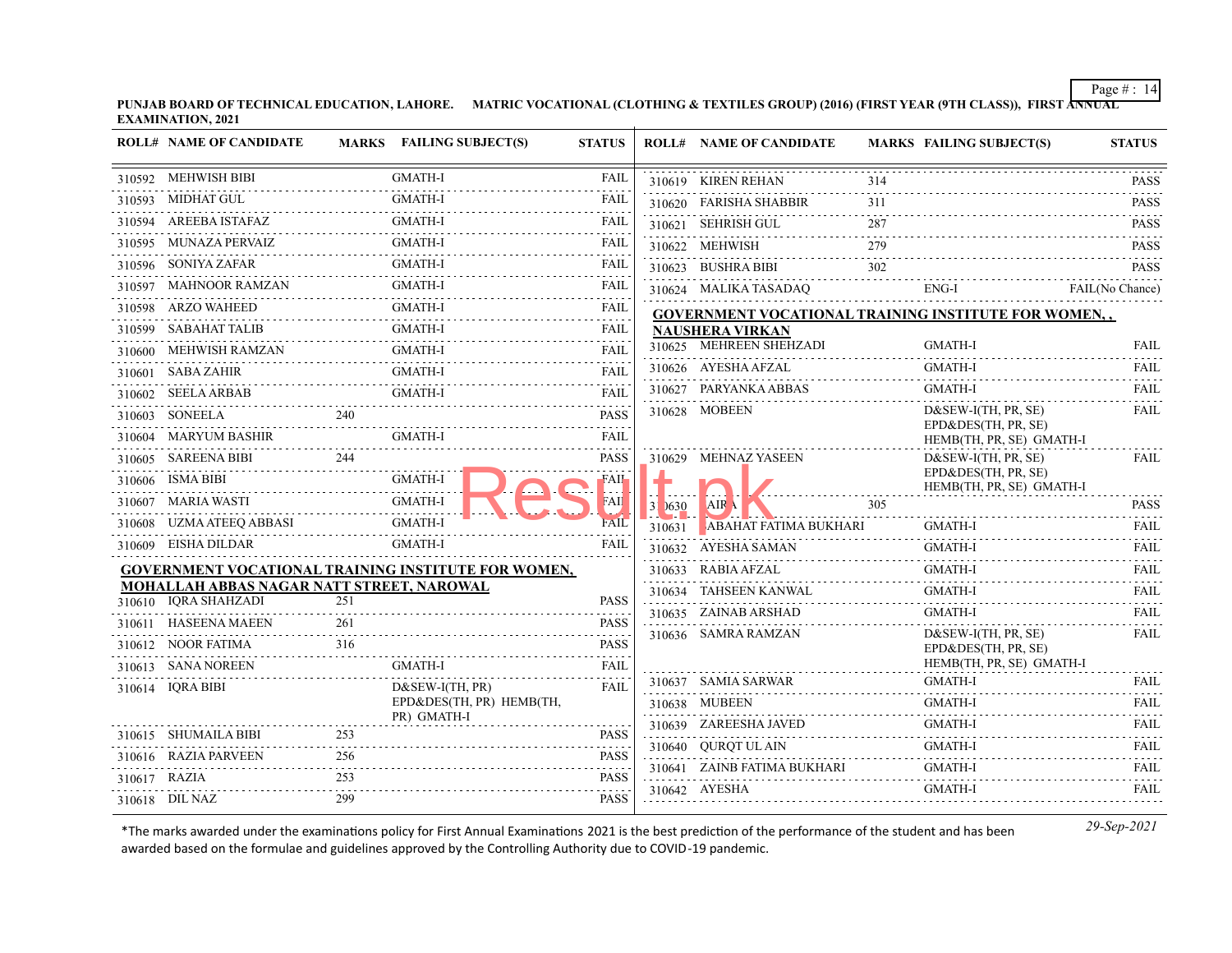**PUNJAB BOARD OF TECHNICAL EDUCATION, LAHORE. MATRIC VOCATIONAL (CLOTHING & TEXTILES GROUP) (2016) (FIRST YEAR (9TH CLASS)), FIRST ANNUAL EXAMINATION, 2021**

|        | <b>ROLL# NAME OF CANDIDATE</b>                                                      |            | <b>MARKS</b> FAILING SUBJECT(S)                                          | <b>STATUS</b>              | <b>ROLL# NAME OF CANDIDATE</b>                        |     | <b>MARKS FAILING SUBJECT(S)</b>                                          | <b>STATUS</b>    |
|--------|-------------------------------------------------------------------------------------|------------|--------------------------------------------------------------------------|----------------------------|-------------------------------------------------------|-----|--------------------------------------------------------------------------|------------------|
|        | 310643 SAJIDA PARVEEN                                                               |            | <b>GMATH-I</b>                                                           | FAIL                       | 310666 SAJIDA BIBI                                    | 267 |                                                                          | <b>PASS</b>      |
|        | 310644 AQSA ASHRAF                                                                  |            | $D&SEW-I(TH, PR, SE)$<br>EPD&DES(TH, PR, SE)<br>HEMB(TH, PR, SE) GMATH-I | FAIL                       | 310667 SAIMA SHOQAT                                   |     | D&SEW-I(TH, PR, SE)<br>EPD&DES(TH, PR, SE)<br>HEMB(TH, PR, SE) GMATH-I   | <b>FAIL</b>      |
|        | 310645 JAVERIA                                                                      |            | $D&SEW-I(TH, PR, SE)$<br>EPD&DES(TH, PR, SE)                             | FAIL                       | 310668 AYESHA BATOOL                                  | 258 |                                                                          | <b>PASS</b><br>. |
|        |                                                                                     |            | HEMB(TH, PR, SE) GMATH-I                                                 |                            | 310669 QUDSIA ABUBAKAR 291                            |     |                                                                          | <b>PASS</b>      |
|        | 310646 ANAM SHEHZADI                                                                |            | GMATH-I                                                                  | <b>FAIL</b>                | 310670 FIZA ALI                                       |     | GMATH-I                                                                  | <b>FAIL</b>      |
|        | 310647 MUQADAS ABBAS                                                                |            | ADAS ABBAS GMATH-I FAIL (No Chance)                                      |                            | 310671 FATIMA RASOOL                                  | 342 |                                                                          | <b>PASS</b>      |
|        | <b>GOVERNMENT VOCATIONAL TRAINING INSTITUTE FOR WOMEN,</b><br>KHUTAILA ROAD, PHALIA | 363        |                                                                          |                            | 310672 NOOR FATIMA                                    |     | $D&SEW-I(TH, PR, SE)$<br>EPD&DES(TH, PR, SE)<br>HEMB(TH, PR, SE) GMATH-I | FAIL             |
|        | 310648 NIMRA SHAZADI                                                                |            |                                                                          | <b>PASS</b>                | 310673 SHUMAILA AMJAD                                 |     | <b>GMATH-I</b>                                                           | FAII.            |
|        | 310649 FATIMA QAYOOM                                                                | 331        |                                                                          | <b>PASS</b>                | 310674 NAZIA ISMAIL                                   | 278 |                                                                          | <b>PASS</b>      |
|        | 310650 EMAN FATIMA                                                                  |            |                                                                          | <b>PASS</b>                | 310675 HIRA BAKHTAWAR                                 |     | GMATH-I                                                                  | <b>FAIL</b>      |
|        | 310651 MAHNOOR FATIMA                                                               | 315        |                                                                          | <b>PASS</b>                | 310676 SAIRA WAZIR                                    |     | <b>GMATH-I</b>                                                           | <b>FAIL</b>      |
|        | 310652 ESHA AKHLAQ<br>310653 SADAF KHIZAR                                           | 285<br>395 |                                                                          | <b>PASS</b><br><b>PASS</b> | 310677 NITASH A FAYYAZ                                |     | $D&SEW-I(TH, PR, SE)$<br>EPD&DES(TH, PR, SE)                             | FAIL             |
|        | 310654 IQRA YOUSAF                                                                  |            |                                                                          | AS!                        |                                                       |     | HEMB(TH, PR, SE) GMATH-I                                                 |                  |
|        | 310655 ALINA                                                                        | 296        |                                                                          | <b>PASS</b>                |                                                       |     | <b>GOVEF NMENT VOCATIONAL TRAINING INSTITUTE FOR WOMEN, MAIN</b>         |                  |
|        | 310656 MAHNOOR ZAFAR                                                                | 350        |                                                                          | <b>PASS</b>                | ROAD RUSTAM COLONY, SADIQABAD<br>310678 SALMA SULEMAN | 326 |                                                                          | <b>PASS</b>      |
|        | 310657 SAMAN NOOR                                                                   | 368        |                                                                          | <b>PASS</b>                | 310679 SAMMAN AKRAM                                   |     | GMATH-I                                                                  | <b>FAIL</b>      |
|        | 310658 HIRA MUQADDAS                                                                | 367        |                                                                          | <b>PASS</b>                | 310680 IQRA FIRDOUS                                   |     |                                                                          | <b>PASS</b>      |
|        | 310659 SHAMSA KANAWAL                                                               |            | D&SEW-I(TH, PR, SE)                                                      | FAIL                       | 310681 RIFFAT HANEEF                                  | 240 |                                                                          | <b>PASS</b>      |
|        |                                                                                     |            | EPD&DES(TH, PR, SE)<br>HEMB(TH, PR, SE) GMATH-I                          |                            | 310682 TEHREEM FATIMA                                 |     | GMATH-I                                                                  | FAII.            |
|        | <b>GOVERNMENT VOCATIONAL TRAINING INSTITUTE FOR WOMEN, NEAR</b>                     |            |                                                                          |                            | 310683 AREEBA ZAHOOR                                  |     | <b>GMATH-I</b>                                                           | <b>FAIL</b>      |
|        | <b>BUS STAND BEHIND FINE HOTEL, RAJANPUR</b>                                        |            |                                                                          |                            | 310684 SIDRA FATIMA                                   |     | <b>GMATH-I</b>                                                           | <b>FAIL</b>      |
|        | 310660 ANISA GHAFOOR                                                                | 290        |                                                                          | <b>PASS</b>                | 310685 SAWERA ISHFAQ                                  |     | GMATH-I                                                                  | FAIL             |
| 310661 | RAMEEN KAREEM                                                                       |            | <b>GMATH-I</b>                                                           | FAIL                       | 310686 SAIRA MUNIR                                    |     | D&SEW-I(TH, PR)                                                          | <b>FAIL</b>      |
|        | 310662 KIRAN ABBAS                                                                  | 359        |                                                                          | <b>PASS</b>                |                                                       |     | EPD&DES(TH, PR) HEMB(TH,                                                 |                  |
|        | 310663 KANWAL ABBAS                                                                 | 285        |                                                                          | <b>PASS</b>                | 310687 UROOJ NADEEM                                   |     | PR) GMATH-I<br>GMATH-I                                                   | FAIL             |
|        | 310664 IRAM SHAHZADI                                                                | 385        |                                                                          | <b>PASS</b>                | 310688 JAWERIA ALI                                    | 277 |                                                                          |                  |
|        | 310665 AFSHAN KHALID                                                                |            | <b>GMATH-I</b>                                                           | FAIL                       |                                                       |     | 310688 JAWERIA ALI 277 PASS                                              |                  |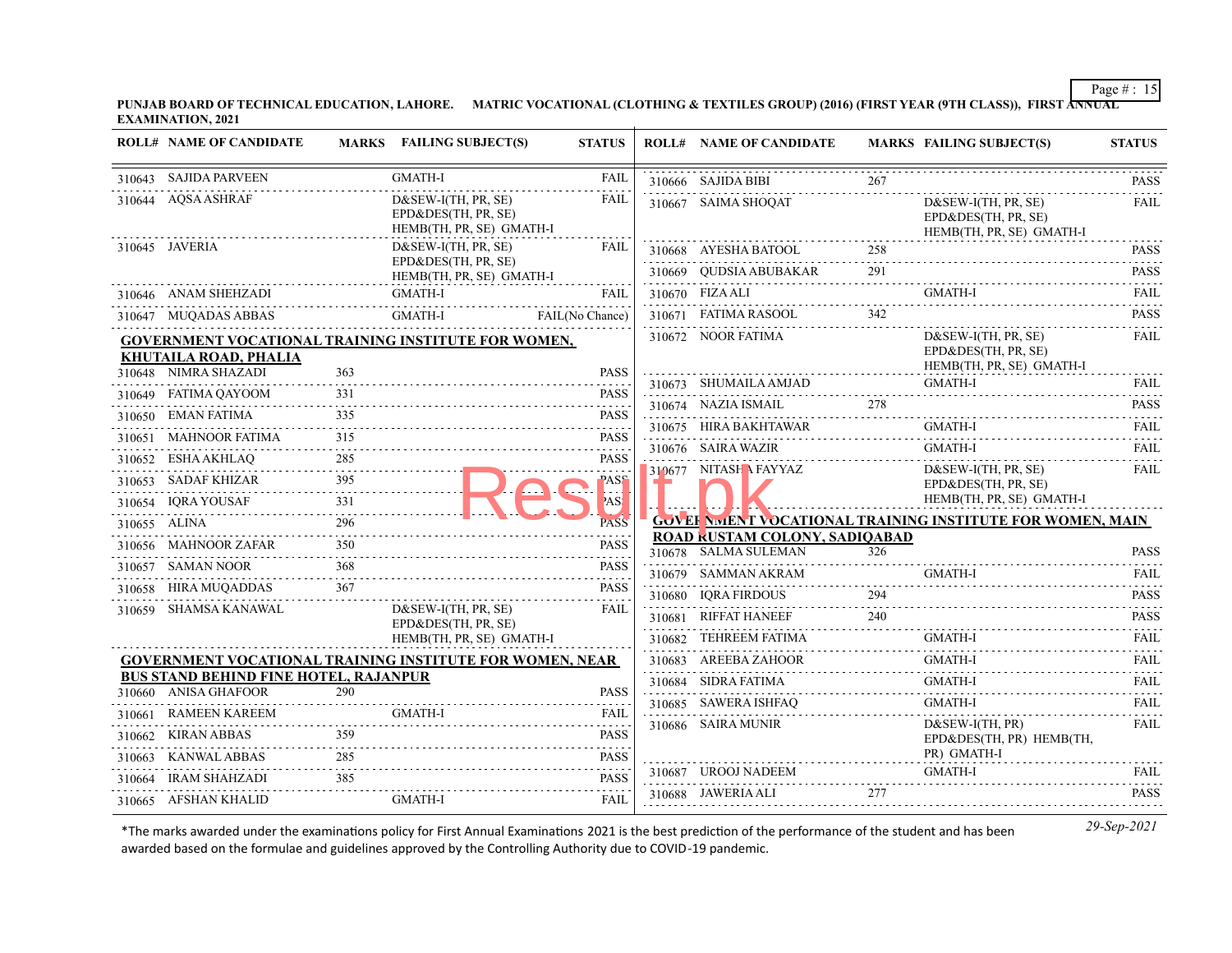**PUNJAB BOARD OF TECHNICAL EDUCATION, LAHORE. MATRIC VOCATIONAL (CLOTHING & TEXTILES GROUP) (2016) (FIRST YEAR (9TH CLASS)), FIRST ANNUAL EXAMINATION, 2021**

|             | <b>ROLL# NAME OF CANDIDATE</b>                                  |     | MARKS FAILING SUBJECT(S)                                   | <b>STATUS</b>    |            | <b>ROLL# NAME OF CANDIDATE</b>                              |          | <b>MARKS FAILING SUBJECT(S)</b>                     | <b>STATUS</b>    |
|-------------|-----------------------------------------------------------------|-----|------------------------------------------------------------|------------------|------------|-------------------------------------------------------------|----------|-----------------------------------------------------|------------------|
|             | 310689 SAMINA YAQOOB                                            |     | <b>GMATH-I</b>                                             | <b>FAIL</b>      |            | 310710 HADIA                                                | 366      |                                                     | <b>PASS</b>      |
|             | 310690 ALINA ASHIQ                                              | 276 |                                                            | <b>PASS</b>      |            | 310711 ALIYA ISHAQ                                          | 257      |                                                     | .<br><b>PASS</b> |
|             | 310691 NAZIA IRAM                                               | 315 |                                                            | <b>PASS</b>      |            | 310712 MARYAM AKRAM                                         | 299      |                                                     | .<br><b>PASS</b> |
|             | 310692 HIRA SHAFIQ                                              | 278 |                                                            | <b>PASS</b>      |            | 310713 AYIZA BASHIR                                         |          | $D&SEW-I(TH, PR, SE)$                               | <b>FAIL</b>      |
|             | 310693 NOUREEN BIBI                                             | 270 |                                                            | <b>PASS</b><br>. |            |                                                             |          | EPD&DES(TH, PR, SE)<br>HEMB(TH, PR, SE) GMATH-I     |                  |
|             | 310694 UZMA MUMTAZ<br>AZ 265<br>------------------------------- | 265 |                                                            | <b>PASS</b>      |            | 310714 ASMA JAVEED                                          | 312      |                                                     | <b>PASS</b>      |
|             | 310695 ALISHBA ASHIQ<br>IIQ<br>------------------------         |     | GMATH-I                                                    | FAIL             |            | 2000 - Andrea Andrew March<br>310715 KHADIJA                |          | $D&SEW-I(TH, PR, SE)$                               | <b>FAIL</b>      |
|             | 310696 TANZEELA                                                 |     | $D&SEW-I(TH, PR)$<br>EPD&DES(TH, PR, SE)                   | <b>FAIL</b>      |            |                                                             |          | EPD&DES(TH, PR, SE)<br>HEMB(TH, PR, SE) GMATH-I     |                  |
|             | HEMB(TH, PR) GMATH-I                                            |     |                                                            |                  |            |                                                             |          | GOVERNMENT VOCATIONAL TRAINING INSTITUTE FOR WOMEN, |                  |
|             | 310697 SHAMEEM AKHTER                                           |     | D&SEW-I(TH, PR)<br>EPD&DES(TH, PR, SE)                     | <b>FAIL</b>      |            | <b>AKBER BAZAR, SHEIKHUPURA</b><br>310716 LAIBA             | 364      |                                                     | <b>PASS</b>      |
|             |                                                                 |     | HEMB(TH, PR, SE) GMATH-I                                   |                  | .          | 310717 MALIKA                                               | 344      |                                                     | <b>PASS</b>      |
|             | 310698 TAHIRA                                                   |     | $D&SEW-I(TH, PR)$<br>EPD&DES(PR, SE) HEMB(TH,              | FAIL             |            | 310718 NIDA RIAZ                                            | .<br>381 |                                                     | .<br><b>PASS</b> |
|             |                                                                 |     | PR) GMATH-I                                                |                  |            | 310719 HIRA SHAHZADI                                        |          | $D&SEW-I(TH, PR, SE)$                               | FAIL             |
|             | 310699 RIMSHA ISHTIAQ                                           |     | EPD&DES(PF Un ATH-I                                        | FAIL             |            |                                                             |          | EPD&DES(TH, PR, SE)                                 |                  |
|             | 310700 SYEDA SHADAB SHAH                                        |     | GMATH-I                                                    | FATI             | $31$ $720$ | IMS H. A. ANWAL                                             | 366      | HEMB(TH, PR, SE) GMATH-I                            | <b>PASS</b>      |
|             |                                                                 |     | <b>GOVERNMENT VOCATIONAL TRAINING INSTITUTE FOR WOMEN,</b> |                  |            | <b>Northern Communication</b><br>310721 <i>I</i> INHA AMJAD | 392      |                                                     | <b>PASS</b>      |
|             | <b>BLOCK NO.13 BAGH-E-UMAR, SARGODHA</b><br>310701 SANIA ZAHRA  |     | D&SEW-I(TH, PR, SE)                                        | <b>FAIL</b>      |            | 310722 FAIZA NAWAZ                                          | 410      |                                                     | .<br><b>PASS</b> |
|             |                                                                 |     | EPD&DES(TH, PR, SE)                                        |                  |            | 310723 ZABARIA ZULFOAR                                      | 392      |                                                     | <b>PASS</b>      |
|             | 310702 ZAINAB LATIF                                             |     | HEMB(TH, PR, SE) GMATH-I<br><b>GMATH-I</b>                 | <b>FAIL</b>      |            | 310724 LAIBA NOOR                                           | 375      |                                                     | <b>PASS</b>      |
|             | 310703 LAIBA RASHEED                                            |     | <b>GMATH-I</b>                                             | <b>FAIL</b>      |            | 310725 IRAM SHAHZADI                                        |          | $D&SEW-I(TH, PR, SE)$                               | <b>FAIL</b>      |
|             | 310704 ARESHA ZAHORE                                            | 278 |                                                            | <b>PASS</b>      |            |                                                             |          | EPD&DES(TH, PR, SE)<br>HEMB(TH, PR, SE) GMATH-I     |                  |
|             | 310705 RIMSHA                                                   | 339 |                                                            | <b>PASS</b>      |            | 310726 MARYAM SHARIF                                        |          | $D&SEW-I(PR)$                                       | FAIL             |
|             | 310706 KAINAT ZAHRA                                             |     | $D&SEW-I(TH, PR, SE)$                                      | <b>FAIL</b>      |            | 310727 NOOR FATIMA                                          | 369      |                                                     | .<br><b>PASS</b> |
|             |                                                                 |     | EPD&DES(TH, PR, SE)<br>HEMB(TH, PR, SE) GMATH-I            |                  |            | 310728 IRAM SHAHZADI                                        | 369      |                                                     | <b>PASS</b>      |
| 310707 NIDA |                                                                 | 274 |                                                            | <b>PASS</b>      |            | 310729 ADEEBA ASLAM                                         | 369      |                                                     | <b>PASS</b>      |
|             | 310708 BUSHRA NAZ                                               |     | $D&SEW-I(TH, PR, SE)$                                      | <b>FAIL</b>      |            | 310730 SABA RAFIQUEE                                        | 394      |                                                     | <b>PASS</b>      |
|             |                                                                 |     | EPD&DES(TH, PR, SE)<br>HEMB(TH, PR, SE) GMATH-I            |                  |            | 310731 NUSRAT MUHAMMAD ALI 272                              |          |                                                     | .<br><b>PASS</b> |
|             | 310709 UMAISA                                                   |     | GMATH-I                                                    | <b>FAIL</b>      |            |                                                             |          |                                                     |                  |
|             |                                                                 |     |                                                            |                  |            |                                                             |          |                                                     |                  |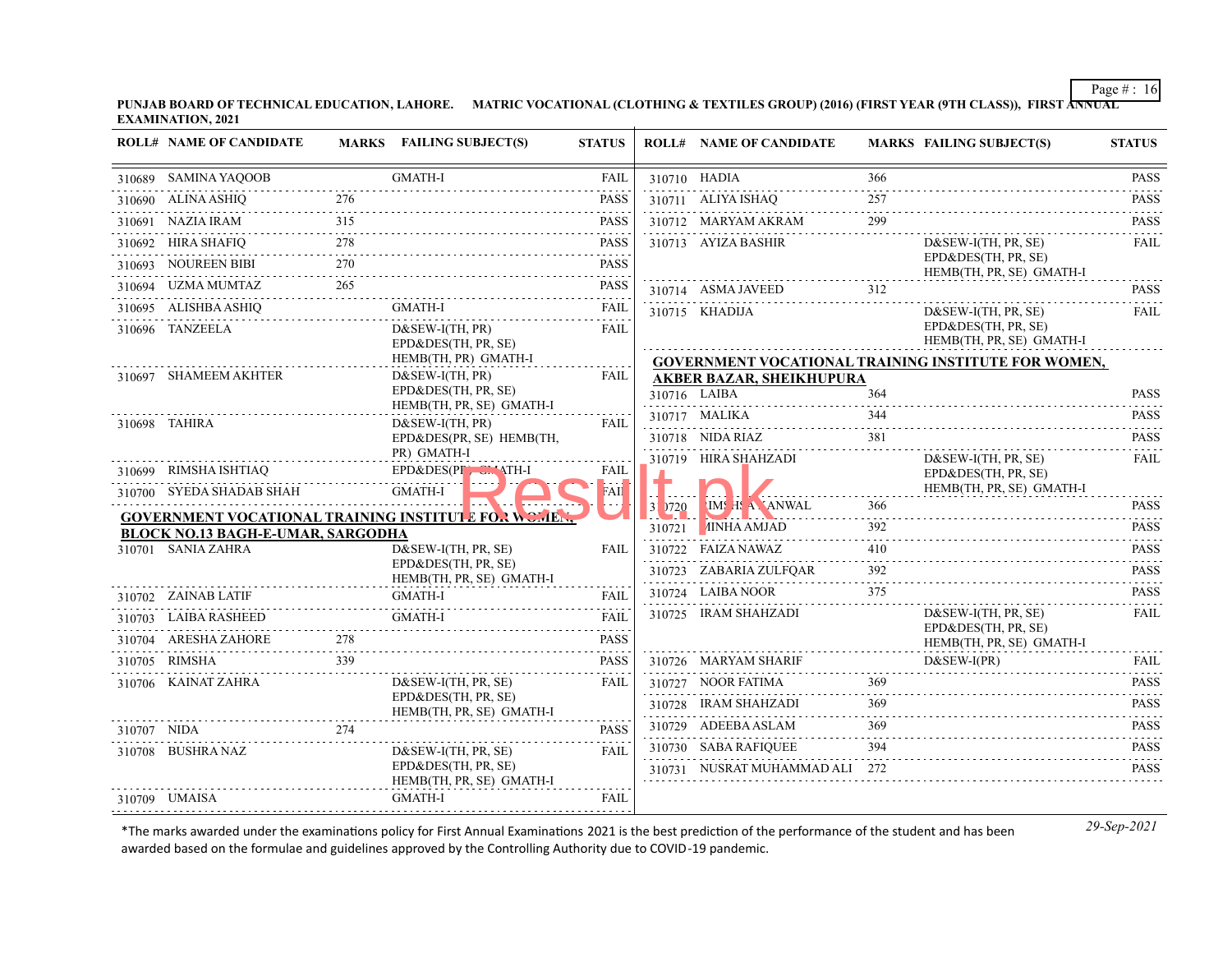**PUNJAB BOARD OF TECHNICAL EDUCATION, LAHORE. MATRIC VOCATIONAL (CLOTHING & TEXTILES GROUP) (2016) (FIRST YEAR (9TH CLASS)), FIRST ANNUAL EXAMINATION, 2021**

|               | <b>ROLL# NAME OF CANDIDATE</b>                                          |     | MARKS FAILING SUBJECT(S)                                                               | <b>STATUS</b>    |                | <b>ROLL# NAME OF CANDIDATE</b>   |     | <b>MARKS FAILING SUBJECT(S)</b>                                          | <b>STATUS</b>              |
|---------------|-------------------------------------------------------------------------|-----|----------------------------------------------------------------------------------------|------------------|----------------|----------------------------------|-----|--------------------------------------------------------------------------|----------------------------|
|               |                                                                         |     | GOVERNMENT VOCATIONAL TRAINING INSTITUTE FOR WOMEN,,                                   |                  |                | 310755 AYESHA                    |     | GMATH-I                                                                  | FAIL                       |
| <b>VEHARI</b> | 310732 FIZA ZAINAB                                                      | 335 |                                                                                        | <b>PASS</b>      |                | 310756 KHADIJA KARAMAT           | 262 |                                                                          | <b>PASS</b>                |
|               | 310733 SONIA BIBI                                                       | 346 |                                                                                        | <b>PASS</b>      |                | 310757 MAHNOOR                   | 222 |                                                                          | <b>PASS</b>                |
|               | 310734 TANZEELA IFTEKHAR ALI 265                                        |     |                                                                                        | <b>PASS</b>      |                | 310758 SAWERA<br>0758 SAWERA 225 | 225 |                                                                          | <b>PASS</b>                |
|               | 310735 AIMEN ZAFAR                                                      | 246 |                                                                                        | <b>PASS</b>      |                | 310759 MARYAM                    |     | GMATH-I                                                                  | <b>FAIL</b><br>.           |
|               | 310736 SIDRA BIBI                                                       |     | GMATH-I                                                                                | <b>FAIL</b>      |                | 310760 EMAM FATIMA               |     | $D&SEW-I(TH, PR, SE)$                                                    | <b>FAIL</b>                |
|               | 310737 IQRA BIBI                                                        | 286 |                                                                                        | <b>PASS</b>      |                |                                  |     | EPD&DES(TH, PR, SE)<br>HEMB(TH, PR, SE) GMATH-I                          |                            |
|               |                                                                         |     |                                                                                        | <b>PASS</b>      |                | 310761 MARYAM FATIMA             |     | GMATH-I                                                                  | FAII.                      |
|               | 310738 AROOJ FATIMA 367<br>310739 GHAZALA ASLAM                         |     | <b>GMATH-I</b>                                                                         | <b>FAIL</b>      |                | 310762 HIFZA HAMID               |     | <b>GMATH-I</b>                                                           | .<br><b>FAIL</b>           |
|               | 310740 SADIA AMEER                                                      | 322 |                                                                                        | .<br><b>PASS</b> |                | 310763 EMAN NOOR                 |     | $D&SEW-I(TH, PR, SE)$                                                    | FAIL                       |
|               | 310741 GULSHAN BIBI                                                     | 255 |                                                                                        | <b>PASS</b>      |                |                                  |     | EPD&DES(TH, PR, SE)<br>HEMB(TH, PR, SE) GMATH-I                          |                            |
|               | 310742 IQRA AHMAD                                                       | 335 |                                                                                        | <b>PASS</b>      |                | 310764 SAIQA                     |     | <b>GMATH-I</b>                                                           | FAII.                      |
|               | 310743 SIDRA AHMAD                                                      | 347 |                                                                                        | <b>PASS</b>      |                |                                  |     | <b>GOVERNMENT VOCATIONAL TRAINING INSTITUTE FOR WOMEN,</b>               |                            |
|               | 310744 SANAM BIBI                                                       | 301 |                                                                                        | <b>PASS</b>      |                | KHURSHEED COLONY, YAZMAN         |     |                                                                          |                            |
|               | 310745 ANEESA BIBI                                                      | 272 |                                                                                        | AS!              | 3.765<br>.     | <b>LAWIN</b> BEL                 | 320 |                                                                          | <b>PASS</b>                |
|               | 310746 AQSA TAHIR<br>SA TAHIR 267                                       |     |                                                                                        |                  | 3 766          | <b>NE H E RVEEN</b>              |     | GMATH-I                                                                  | <b>FAIL</b>                |
|               | 310747 RIMSHA                                                           | 344 |                                                                                        | <b>PASS</b>      | . <del>.</del> | 310767 BIDA BIBI                 |     | <b>GMATH-I</b>                                                           | FAIL                       |
|               | 310748 ZUNAIRA                                                          |     | $D&SEW-I(TH, PR, SE)$                                                                  | <b>FAIL</b>      |                | 310768 SONAM MARGRAT             | 281 |                                                                          | <b>PASS</b><br>2.2.2.2.2.1 |
|               |                                                                         |     | EPD&DES(TH, PR, SE)                                                                    |                  |                | 310769 NAZIA BIBI                | 269 |                                                                          | <b>PASS</b>                |
|               | 310749 KHADIJA BIBI 318                                                 |     | HEMB(TH, PR, SE) GMATH-I                                                               | <b>PASS</b>      |                | 310770 SIDRA YASEEN              |     | <b>GMATH-I</b>                                                           | FAII.<br>.                 |
|               | 310750 ALIZA SHAHEEN                                                    | 328 |                                                                                        | <b>PASS</b>      |                | 310771 FARAH NAZ                 |     | GMATH-I                                                                  | FAIL                       |
|               | 310751 IQRA NAZIR                                                       |     | $D&SEW-I(TH, PR, SE)$                                                                  | FAII.            |                | 310772 SOBIA BIBI                |     | <b>GMATH-I</b>                                                           | <b>FAIL</b><br>$- - - - -$ |
|               |                                                                         |     | EPD&DES(TH, PR, SE)                                                                    |                  |                | 310773 RIFFAT NAWAZ              |     | <b>GMATH-I</b>                                                           | FAIL.                      |
|               |                                                                         |     | HEMB(TH, PR, SE) GMATH-I<br><b>GOVERNMENT VOCATIONAL TRAINING INSTITUTE FOR WOMEN,</b> |                  |                | 310774 CHANDA MUMTAZ             |     | $D&SEW-I(TH, PR, SE)$<br>EPD&DES(TH, PR, SE)<br>HEMB(TH, PR, SE) GMATH-I | FAIL                       |
|               | <b>BLOUCH GHALA #2 CIRCULAR ROAD, WAZIRABAD</b><br>310752 ANAM SHAHZADI |     | $D&SEW-I(TH, SE)$<br>EPD&DES(TH, SE) HEMB(TH,<br>SE) GMATH-I                           | <b>FAIL</b>      |                | 310775 AMNA BIBI                 |     | $D&SEW-I(TH, PR, SE)$<br>EPD&DES(TH, PR, SE)<br>HEMB(TH, PR, SE) GMATH-I | .<br>FAIL                  |
|               | 310753 MOMINA KALEEM                                                    | 225 |                                                                                        | <b>PASS</b>      |                | 310776 SHAGUFTA PARVEEN          |     | $D&SEW-I(TH, PR, SE)$<br>EPD&DES(TH, PR, SE)                             | <b>FAIL</b>                |
|               | 310754 NEESHA MARYAM                                                    | 261 |                                                                                        | <b>PASS</b>      |                |                                  |     | HEMB(TH, PR, SE) GMATH-I                                                 |                            |